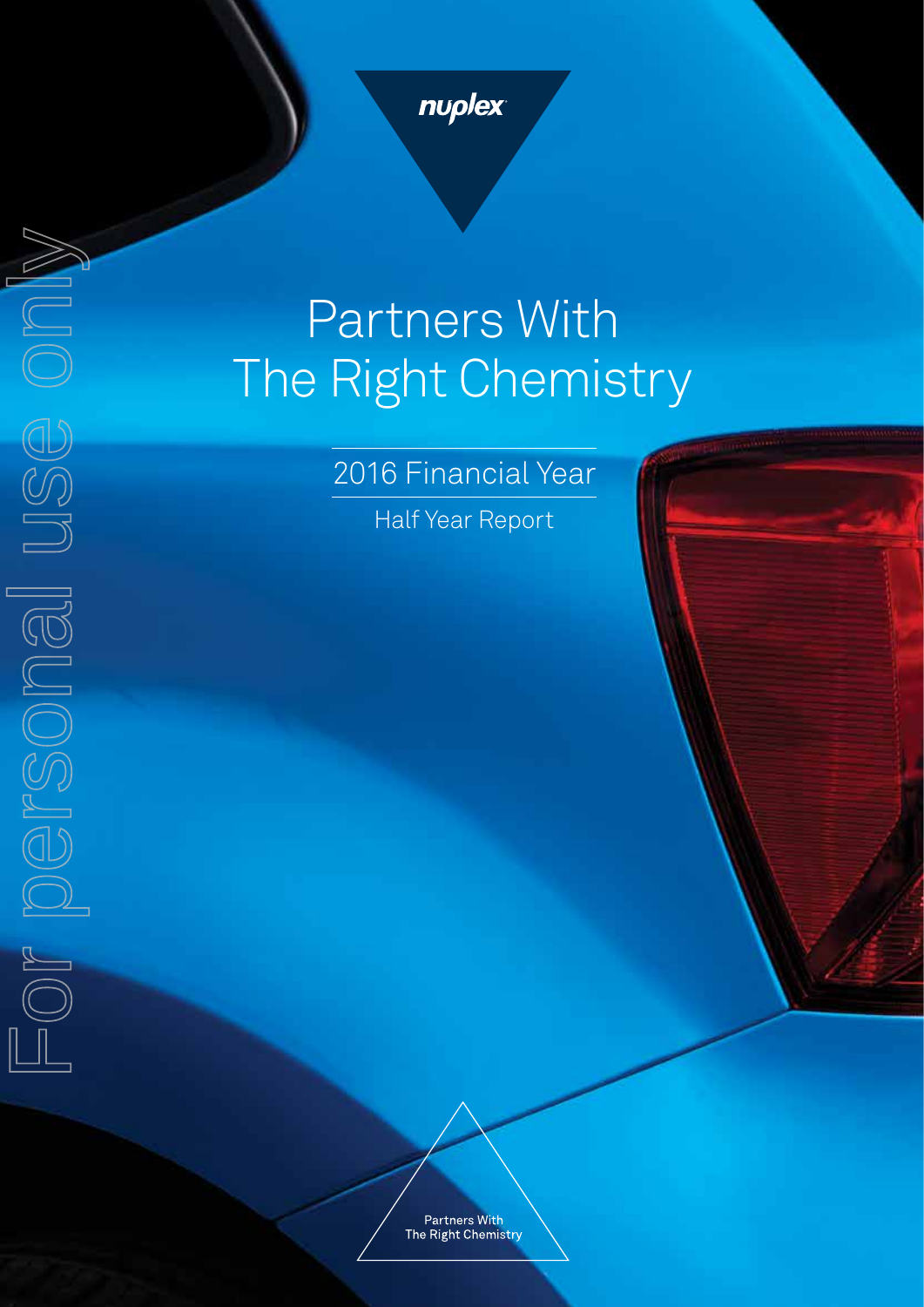# **Contents**

- IFC Financial Highlights
	- 1 Business Strategy
	- 2 Chairman's and Chief Executive Officer's Report
	- 4 Overview of the Allnex/Advent Proposal
	- 6 Business Overview
	- 8 Financial Report
- IBC Corporate Directory

#### Revenue (in NZ\$m)



Operating profit after-tax (in NZ\$m)

For perspection on use

| 1H16 | 29.3        |  |
|------|-------------|--|
| 1H15 | 25.2<br>3.8 |  |
|      | 29.0        |  |
| 1H14 | 26.0        |  |
| 1H13 | 24.5        |  |
| 1H12 | 27.1        |  |

Total Continuing operations Non-continuing operations<sup>3,4</sup>



# Operating EBITDA1 (in NZ\$m)



Net profit after-tax attributable to shareholders of the parent company (in NZ\$m)





1 Earnings before interest, tax, depreciation, amortisation, significant items, associates and minority interests. 2 Europe, Middle East & Africa. 3 Non-continuing operations include the businesses that have been sold or discontinued,<br>including Nuplex Specialties, Nuplex Masterbatch and the Brazil resins operations, and as such differ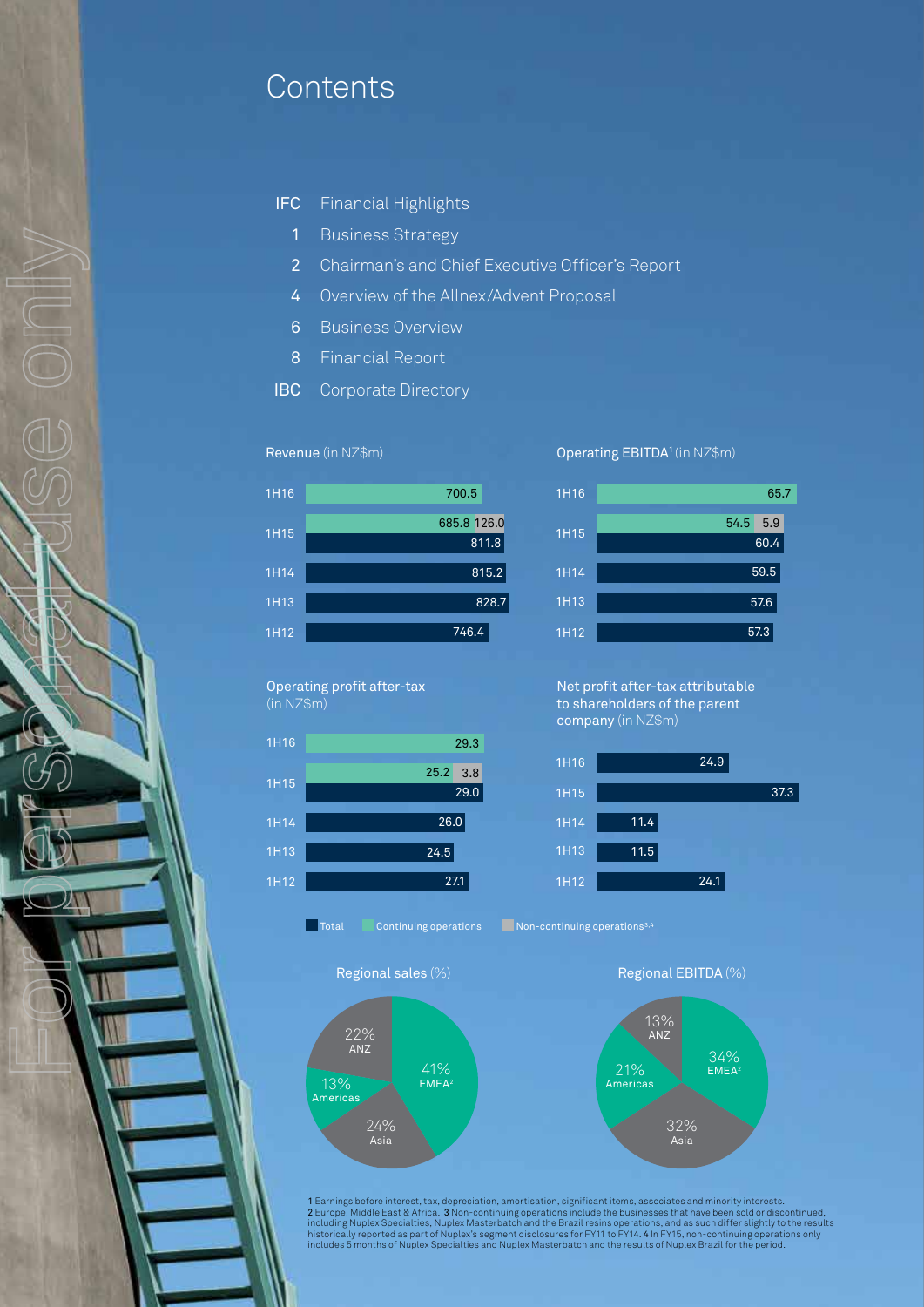# Business Strategy

# Strengthening

through operational excellence

# Growing

through building market-leading positions



Safety Pursue safety vision of 'Zero Harm'

## 2016 Financial Year focus areas:

- Continue to embed a culture of identifying risks and safe processes via the rollout of a global management system and standardised model procedures
- Ongoing focus on safety observations and near-miss reporting
- Develop a preventative mindset via measurement of leading indicators and additional training and development in this area



## People Create One Global Team

2016 Financial Year focus areas:

- Develop understanding and engagement with 'Partners With The Right Chemistry'
- Values engagement program
- Leader development
- Global talent program for emerging leaders



# Business Improvement Utilise innovation and continuous improvement

2016 Financial Year focus areas:

- Expand co-ordinated, global procurement approach to include Nuplex's indirect spend
- Progress ANZ supply chain transformation program, which will drive efficiencies in areas such as warehousing and material requirements planning

Strategic M&A Disciplined consideration



2016 Financial Year focus area:

- Consideration of acquisitions that:
	- strengthen leading market and technology positions
	- leverage capabilities
	- meet strict financial criteria

# Emerging Markets Profitably grow



2016 Financial Year focus areas:

- Fill new capacity in China and Indonesia
- Optimise existing capacity
- Establish position in new market segments

R & D Grow market share through innovation



2016 Financial Year focus areas:

- Launch new technologies, e.g. Acure<sup>TM</sup>
- Leverage new products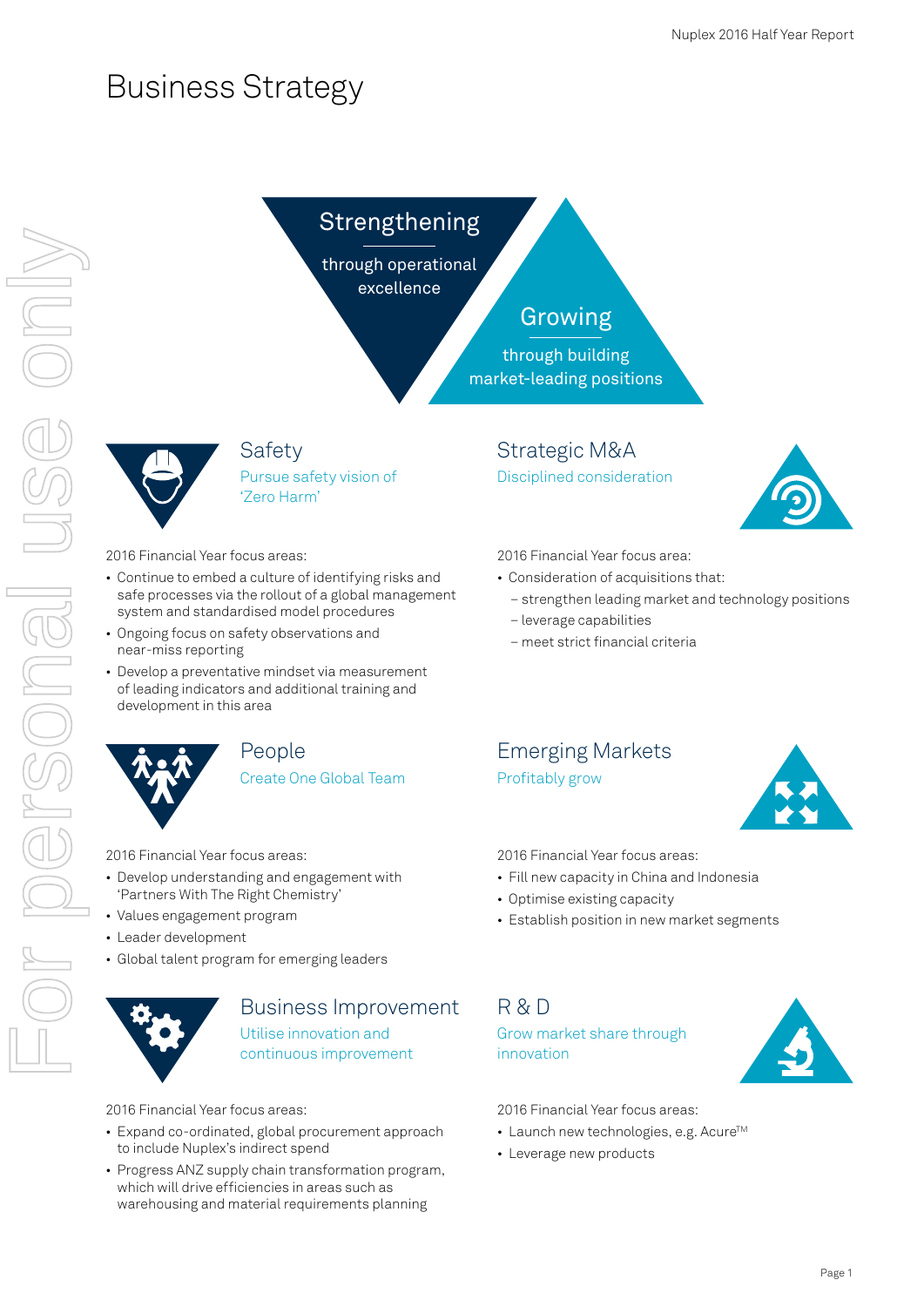# Chairman's and Chief Executive Officer's Report

## Dear Shareholders,

Nuplex's performance in the first half of the 2016 Financial Year was pleasing. Increased earnings underpinned a 20% lift in the interim dividend and we are on track to deliver earnings growth in the 2016 Financial Year when compared to the prior year.

Through the execution of our strategy to strengthen our operations and grow our market leading positions, Nuplex is building its position within the resins industry as an innovator and a leader in emerging markets. This in turn is positioning Nuplex to deliver earnings growth and improved returns in the future.

# Financial performance

Net profit after tax (NPAT) was \$24.9 million. This includes \$2.5 million in significant expenses and \$1.9 million loss on discontinued operations. This compares with NPAT in the prior period of \$37.3 million, which included the benefit of significant items and discontinued operations totalling \$12.1 million.

NPAT from continuing operations, before significant items was up 16.3% to \$29.3 million from \$25.2 million in the prior comparable half.

Earnings per share (EPS) was 13.1 cents. This compares to 18.8 cents in the prior corresponding half. EPS from continuing operations, excluding significant items was 15.4 cents, up 21.3% on the prior corresponding half of 12.7 cents.

Operating earnings before interest, tax, depreciation and amortisation (EBITDA) from continuing operations was up 20.6% to \$65.7 million from \$54.5 million in the prior corresponding half.

As we translate over 90% of our earnings back into New Zealand dollars, the first half result benefited from the overall depreciation of the New Zealand dollar during the period. Operating EBITDA from continuing operations, excluding the benefit of the New Zealand dollar, was \$58.1 million. Pleasingly, this showed that the underlying business had grown earnings by 6.6% compared with the prior corresponding half.

The strength that comes from being global again supported the delivery of a solid financial performance. Whilst Nuplex EMEA has been the driver of our performance over the past few periods, in this period, growth in ANZ, Asia and the Americas offset the weaker EMEA result.

# **Dividend**

Consistent with our stated policy to grow dividends in line with earnings, the interim dividend was increased to 12 cents per share from 10 cents per share in the prior corresponding period. It will be paid on 4 April 2016 to all shareholders on the register as of 17 March 2016.



Peter Springford and Emery Severin

## Operational review

The performance of Nuplex ANZ was a highlight of the result. After the transformation it has been through, it is pleasing to see that changes and improvements made are reflected in its financial performance.

In Asia, earnings were driven by good margin management and volume growth, primarily in Vietnam due to strong building and construction activity. Malaysia and Indonesia were steady. In China, after a soft start to the year, activity recovered in the second quarter, resulting in stable volumes over the period.

While demand was steady in Europe, Nuplex EMEA's performance was impacted by increased competition in the powder resin markets and reduced exports to the Automotive OEM markets in the Middle East and China. Export volumes to China did improve towards the end of 2015.

In all regions, we proactively managed lower material costs as a result of lower oil prices and the benefits were a win for both Nuplex and its customers.

# Achieving Zero Harm

As at 31 December 2015, 12 of Nuplex's 16 sites were Lost Time Injury Free for three or more years. Importantly, this statistic tells us that our safety vision of Zero Harm is an achievable goal. It also reflects our commitment to living our safety value by adopting a safety first mindset, as well as investing in safety planning, systems and procedures.

We continued to improve our safety performance over the period. The number of Reportable Injuries for employees declined to 5 from 9 in the prior corresponding half, and accordingly the Reportable Injury Rate for employees declined to 2.8 from 4.6. The Reportable Injury Rate for contractors of 4.5 is down from 5.1. Both rates reflect that there was one contractor reportable injury in each period.

During the half we continued with the world-wide rollout of an extended set of safety leading indicators and the global safety management procedures.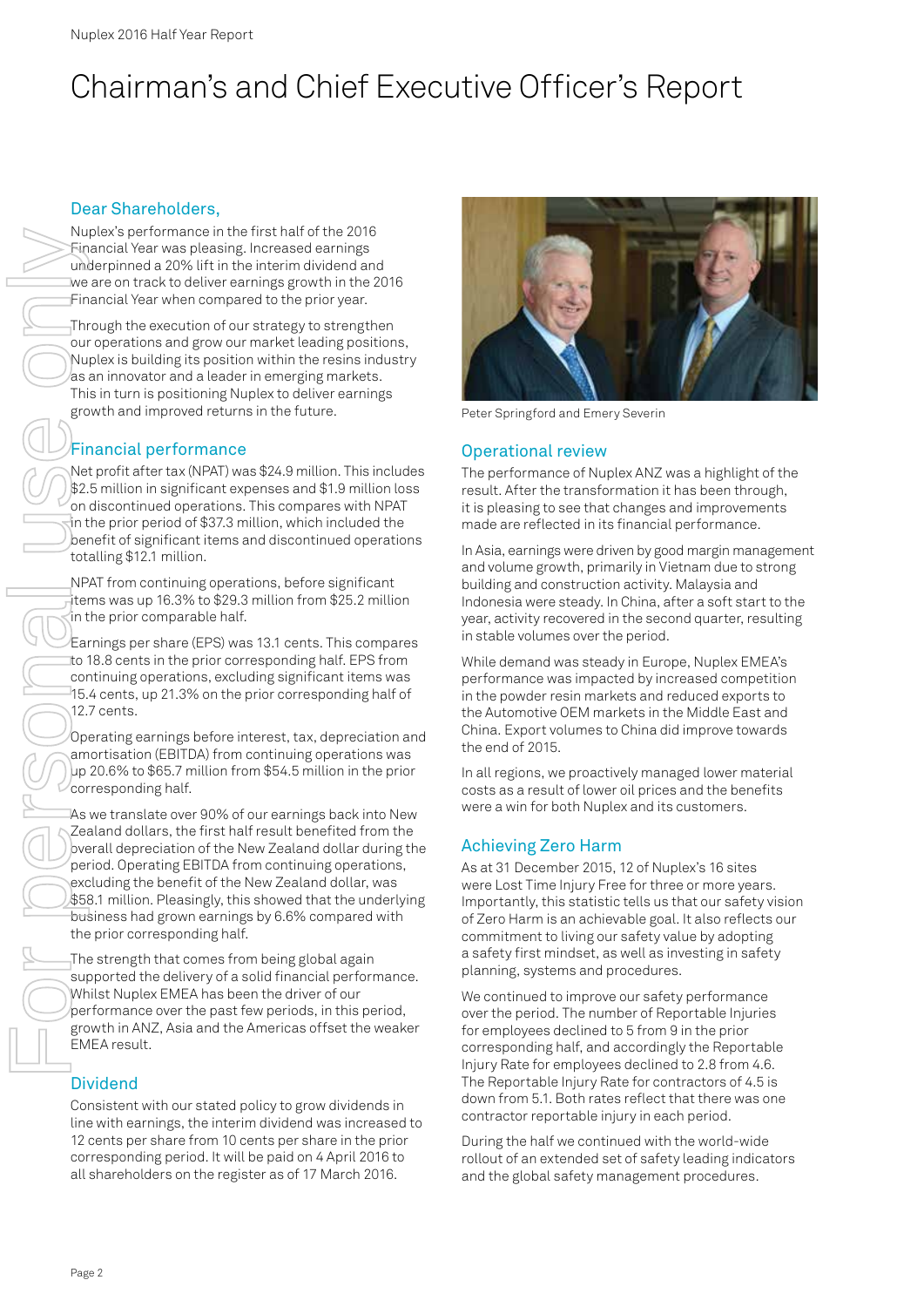## September 2015 Board visit

Each year, your Board conducts a week-long meeting in one of Nuplex's four regions. This gives us the opportunity to dive into the detail of our operations in that region, meet staff and customers, and see for ourselves the markets that your company is operating and investing in.

In September 2015, the Board travelled to Europe to visit our operations and customers in Russia; and to receive a briefing from our R&D people in The Netherlands on the innovations they are working on.

#### —Russia

The Board was keen to visit Nuplex's operations in Russia, as clearly the geopolitical issues and the state of the economy increase the risk of investing there.

As mentioned at our Shareholders Meeting last November, your Board was impressed with our people in Russia. Their commitment to the company and to our values was pleasing to observe.

We met with some multinational paint companies who are existing customers and others that are in the process of building new plants in Russia. Each of these customers encouraged us to invest further and grow our presence there so we can supply them locally. We also met with a number of external advisors and other multinational companies working successfully in Russia to further understand doing business there.

Notwithstanding the risks, the Board came away with the view that being a 'first mover' in Russia is a big advantage. So, we have encouraged management to come back to us with a fully developed plan to expand our activities there.

#### —Innovation

After three days in Russia, we travelled to Nuplex EMEA's regional head office at Bergen op Zoom in The Netherlands. Over the following two days, we spent time with the EMEA R&D team, including members of the Innovation Centre, which is located on campus at the University of Wageningan, The Netherlands.

The briefing we received demonstrated that we have a great group of highly-skilled chemists working on a number of exciting projects that support the company's strategy of growing market share through innovative technologies and products.

In addition to developing new products that deliver customers improved performance, your company is undertaking research into innovations that would enable house paint to self-clean, scratch resistant car paint and resins that can be made using bio-based raw materials instead of oil based raw materials.

## Allnex/Advent's indicative, non-binding, conditional proposal to acquire the shares in Nuplex

On 15 February 2016, we announced that the Board had received an indicative, non-binding, conditional proposal to acquire all the shares in Nuplex for NZ\$5.55 per share ('the Proposal'). On pages 4 and 5 of this report, you will find an overview of the Proposal, including how it came about, its current status, and what happens next.

#### 2016 Financial Year guidance

Nuplex expects 2016 Financial Year operating EBITDA to be between \$145 million and \$157 million. Previous guidance was between \$140 million and \$155 million. This outlook represents continued delivery of profitable growth being generated by the initiatives put in place in recent years, particularly in Asia and ANZ. It also reflects an improvement in EMEA.

#### Gaining momentum

During the period, our medium term financial performance measure, annualised Return on Funds Employed (ROFE) from our continuing operations, improved to 14.3% as at 31 December 2015, up from 12.9% as at 30 June 2015. We expect ROFE to continue to improve in the second half of the 2016 Financial Year, resulting in Nuplex delivering four consecutive years of improved ROFE for shareholders.

Looking beyond the current financial year, Nuplex is well positioned to continue to realise the value created by initiatives put in place in recent years. We expect the rate at which these benefits are realised to increase in the 2017 and 2018 Financial Years. This gives us confidence in our ability to deliver on our ROFE target of greater than 16% by the end of the 2018 Financial Year.

#### Thank you

That Nuplex has received a proposal for its shares to be acquired is a clear signal that the company is performing well and the strategy is delivering growth in earnings, improved returns to shareholders, and securing future growth opportunities.

On behalf of the Board we would like to thank Nuplex's 1,700 employees worldwide for their hard work and continued focus in executing Nuplex's strategy.

We would also like to thank our shareholders and customers for their loyalty.

Yours sincerely

Peter Springford Chairman

 $\mathcal{E}/\mathcal{A}$ 

Emery Severin Chief Executive Officer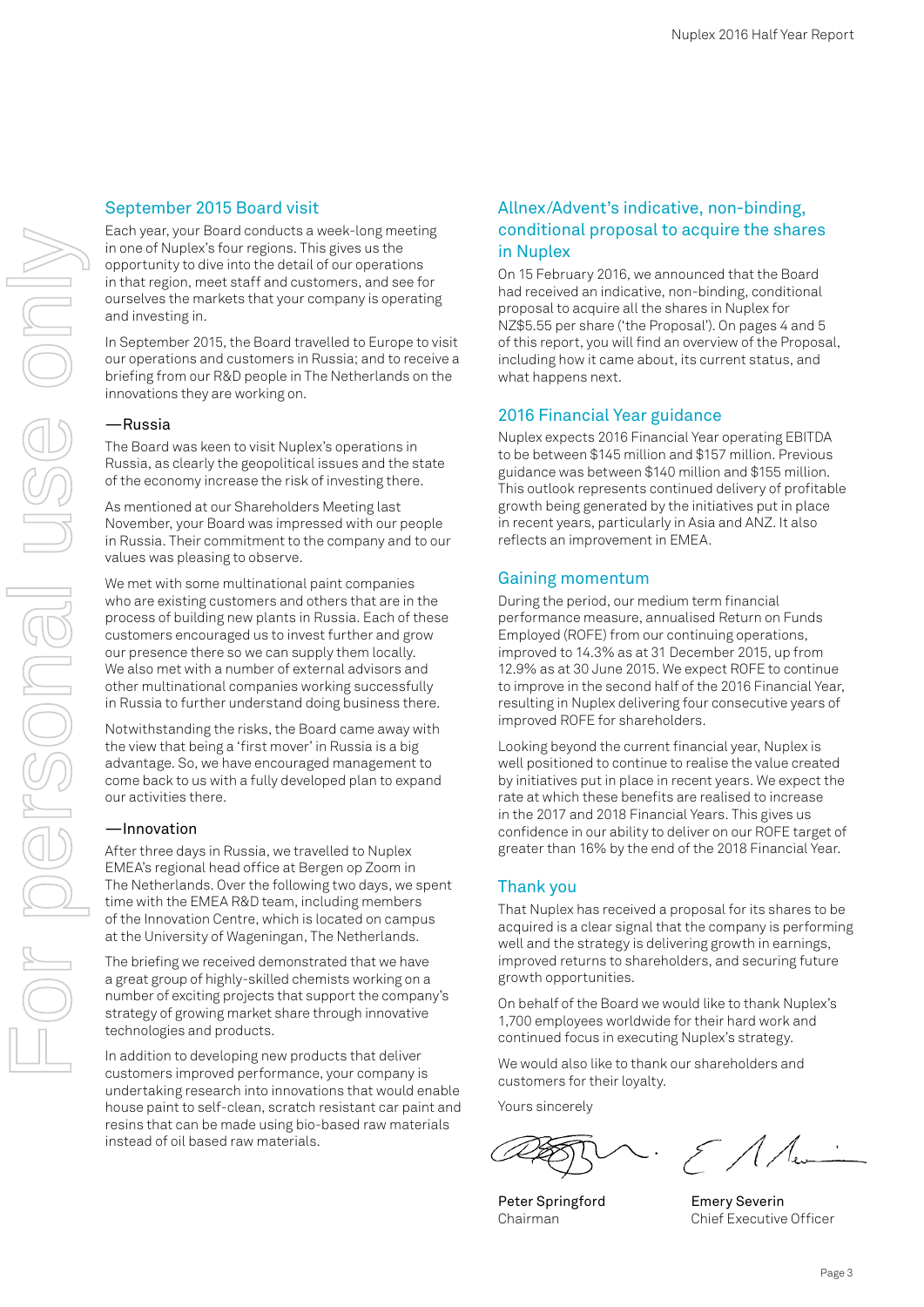# Overview of the Allnex/Advent Proposal

On 15 February 2016, Nuplex announced that it had received an indicative, nonbinding, conditional proposal to acquire all the shares in Nuplex ('the Proposal').

# What is the Proposal?

The Proposal is to buy all the shares in Nuplex for NZ\$5.55 per share (including the recently announced interim dividend). This equates to a price of NZ\$5.43 per share after payment of the 2016 interim dividend of NZ\$0.12 per share which will be paid to shareholders at the record date of 17 March 2016.

The Proposal has been made by Allnex Belgium SA/ NV (Allnex), a leading global coating resins producer backed by global private equity firm Advent International Corporation (Advent).

If the Proposal is finalised, the conditions are met and approval is gained from regulators, shareholders and the Court, this will result in a change in ownership of Nuplex.

# How did it come about?

On 30 October 2015, Advent approached Nuplex with a proposal to combine Nuplex with Allnex. This led to confidential discussions between your Board and Advent. It is the Board's responsibility, as you know, to appropriately consider any credible proposal which might maximise value for shareholders.

The proposed offer price of NZ\$5.55 (including the interim dividend) follows months of confidential negotiations, during which time the Board carefully considered then rejected three separate earlier offers put forward by Advent.

The Board considers that the latest offer price of NZ\$5.55 (including the interim dividend) proposed by Allnex/Advent may be attractive to Nuplex's shareholders. Accordingly, because we believe you should have the opportunity to consider its merits, Nuplex has entered into advanced discussions and allowed Advent/Allnex access to undertake due diligence with the aim of agreeing a binding scheme implementation agreement. If a binding scheme implementation agreement is entered into, then a shareholder meeting will be held and resolutions will be put to you to vote on.

# Who are Allnex and Advent and why are they interested in Nuplex?

Allnex, like Nuplex, is a leading global producer of coating resins used in surface coatings such as household paint, car paint and coatings used on white goods and wooden furniture. Allnex is about 50% bigger than Nuplex, with approximately US\$1.5 billion in annual sales.

Advent is a global private equity firm. Headquartered in Boston, USA, Advent has 12 offices in 11 countries. Advent bought Allnex from Cytec Industries in 2013 for US\$1.15 billion.

Nuplex and Allnex are complementary businesses and it makes strategic sense to bring them together and form a leading, global, independent coating resins producer.

The Board considers Allnex to be a credible trade buyer.

# What is a scheme of arrangement?

The proposed transaction is intended to be structured as a scheme of arrangement. In technical terms, a scheme of arrangement is a Court regulated process that, if approved by shareholders and the Court, allows a company to reorganise its capital structure to achieve a desired commercial outcome. It can be used in a takeover situation as a legal mechanism through which ownership of a company can be transferred to the bidder.

In 2014, the provisions in the New Zealand Companies Act relating to schemes and amalgamations were amended to better align them with the Takeovers Code. These changes also had the effect of aligning New Zealand's scheme of arrangement law more closely with the Australian regime. Under the new approach, the Takeovers Panel will typically be asked to provide a no objection statement to signal to the Court that the Panel is satisfied that, among other things, the information to be disclosed to shareholders is of an equivalent standard to the information that would be disclosed if the transaction was a takeover offer under the Takeovers Code.

A scheme requires the target company (Nuplex) to obtain approval from both its shareholders and the Court for the proposal to proceed. It generally takes around three to four months from the date that a scheme implementation agreement is signed to complete a scheme (or potentially longer if necessary to obtain any required regulatory approvals).

If a final proposal is put forward to shareholders, under a scheme of arrangement, it is important that shareholders participate in the voting process.

# What happens next?

During March and April 2016, both parties will be working towards agreeing a scheme implementation agreement. For this to occur, the following conditions will need to be satisfied:

- Allnex and Advent need to:
	- satisfactorily complete their due diligence
	- finalise financing for the proposed transaction, and
	- receive final approval from Allnex's Board and Advent's Investment Committee.

Approval of the scheme implementation agreement from the Board of Nuplex is also required.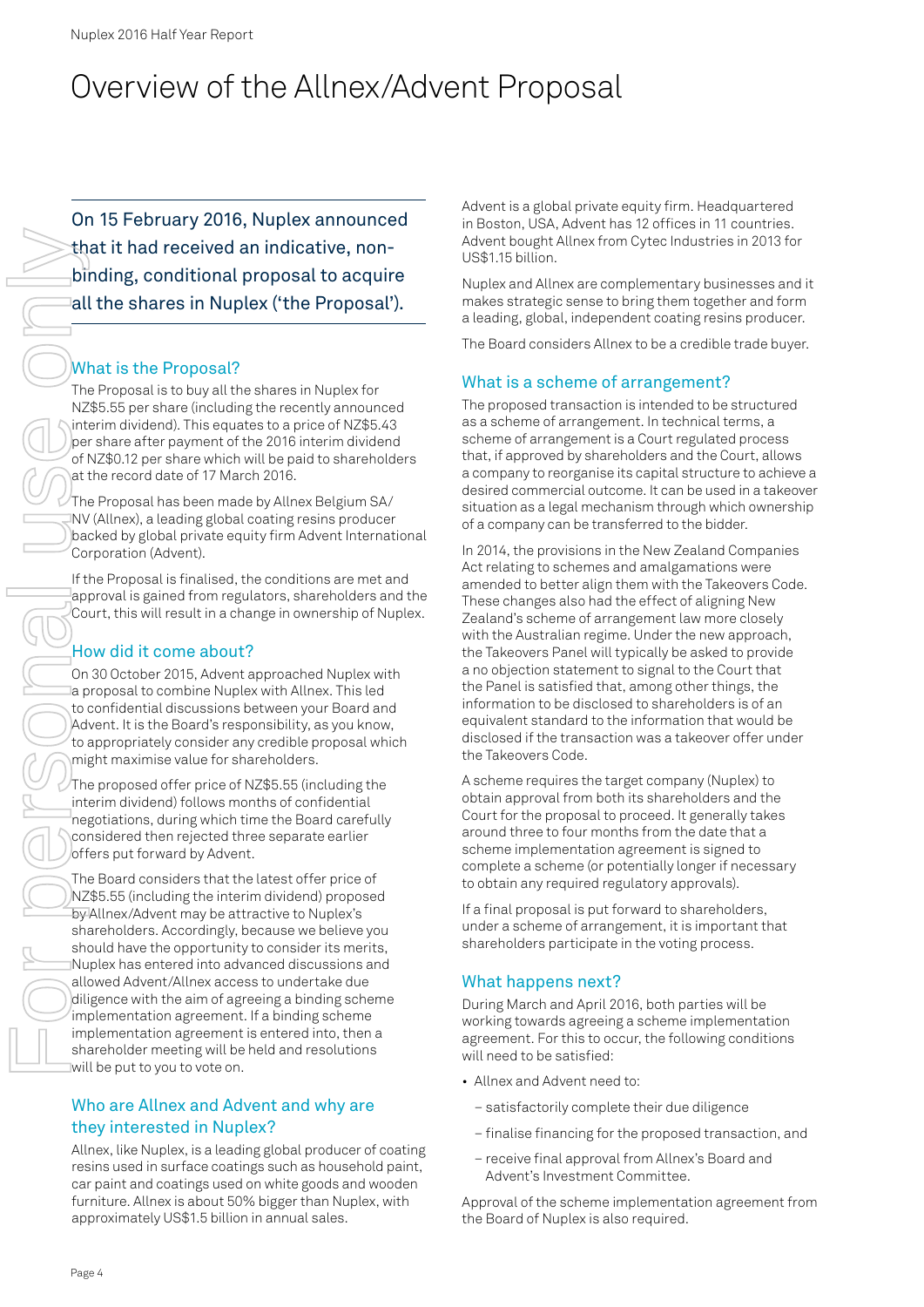For personal use only 

To allow this all to take place, Nuplex has granted Allnex and Advent a period of exclusivity during which Allnex and Advent will undertake due diligence. During this period of exclusivity, Nuplex has agreed that it will not solicit, initiate or encourage any enquiries with a view to obtaining a competing transaction to the Proposal. Directors are still permitted, in accordance with their fiduciary duties, to consider superior proposals from other parties if they arise.

During the due diligence period, documents will be prepared for a shareholders meeting, as well as an initial Court application to approve the documents to be sent to shareholders for the shareholders meeting, and an Independent Advisor's report will be commissioned for shareholders.

If both parties can agree a scheme implementation agreement, the process to seek approvals from the Court and shareholders will begin. We expect the scheme of arrangement might be completed by around early July 2016 (subject to the timing of obtaining necessary regulatory approvals).

## What is the Board's response to the Proposal?

The Board believes shareholders should have the opportunity to consider the merits of this Proposal if an agreement can be reached by the parties.

We are working with Allnex and Advent to satisfy the relevant conditions so that a final Proposal can be put to shareholders as soon as possible.

When the shareholder meeting documents are sent to shareholders (which will include the Independent Advisor's report) the Board will provide its recommendation.

## What do I need to do in relation to my Nuplex shares?

You are not required to take any action at this stage.

We will write again as the Proposal progresses; in the meantime, you can check the Nuplex website www.nuplex.com for any updates.

#### Will I need to take action in the future?

Yes. If Nuplex does enter into a scheme implementation agreement, and the Court approves the despatch of the shareholder meeting documents, shareholders will be asked to vote on the scheme.

We will provide you with further information in relation to this process at the relevant time.

## How likely is it that shareholders will be asked to vote on the Scheme of Arrangement?

Both parties are currently working to see if the relevant conditions can be met so that a finalised Proposal can be put to shareholders as soon as possible.

Due diligence is underway and, given the continuous disclosure requirements Nuplex has as a listed entity, the Board does not expect any material issues to arise from this process.

In order to ensure the commitment of both parties, arrangements with Advent. This break-fee may be triggered if one of the parties decides not to proceed with the Proposal (subject to some exceptions) and if it was triggered, is 1% of Nuplex's implied equity value, which is approximately NZ\$10 million.

such as macro-economic events cannot be ruled out,

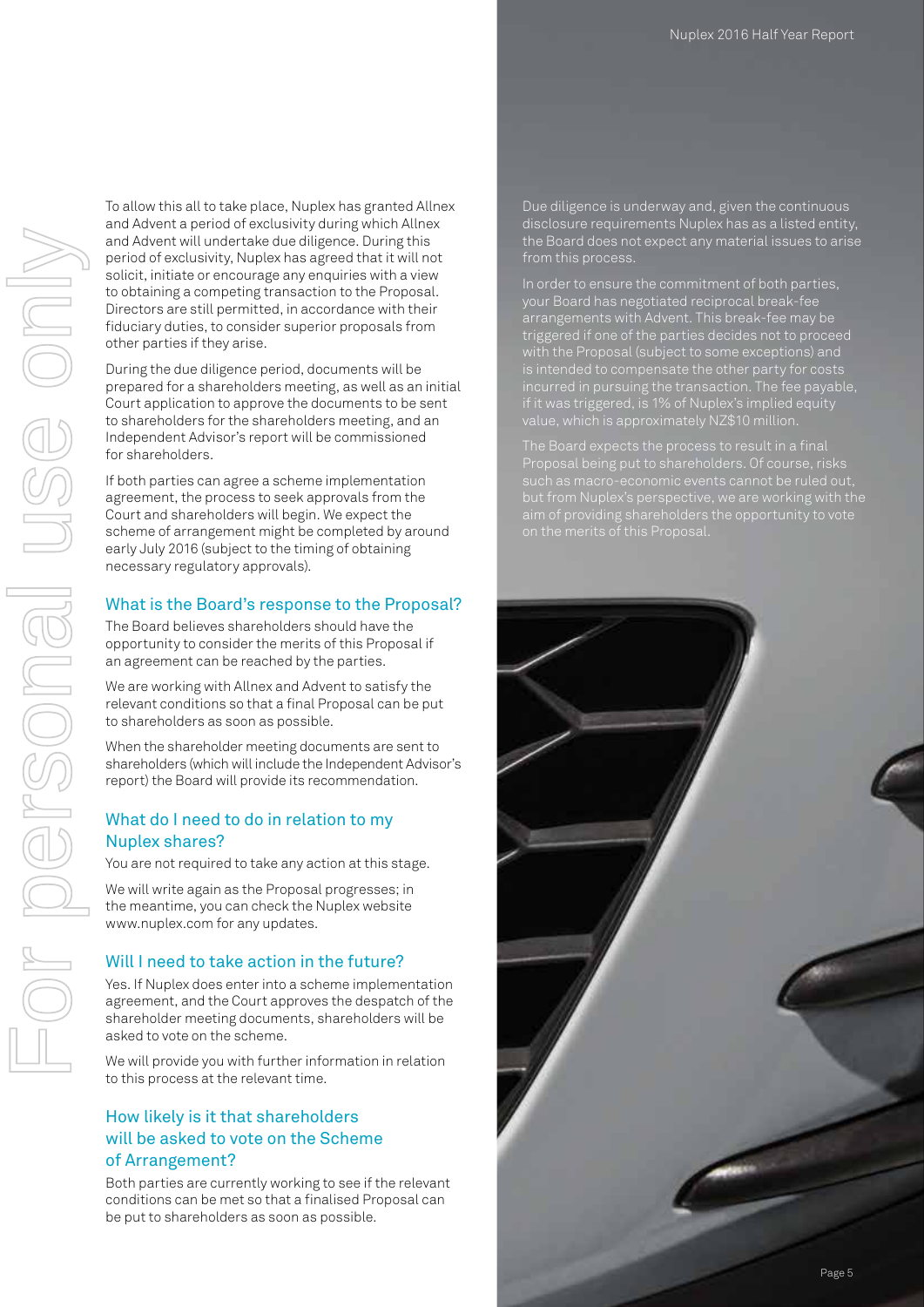# Business Overview

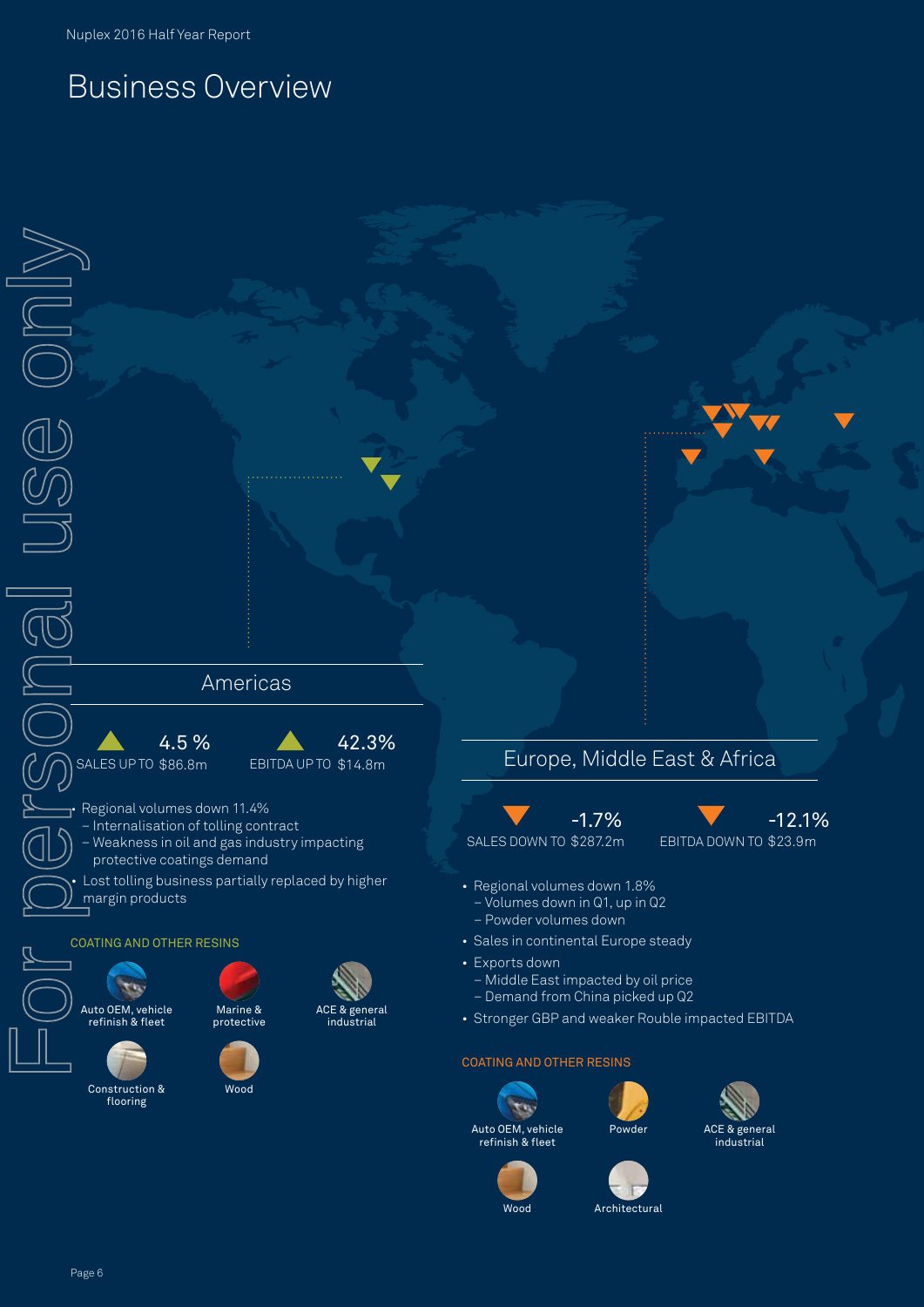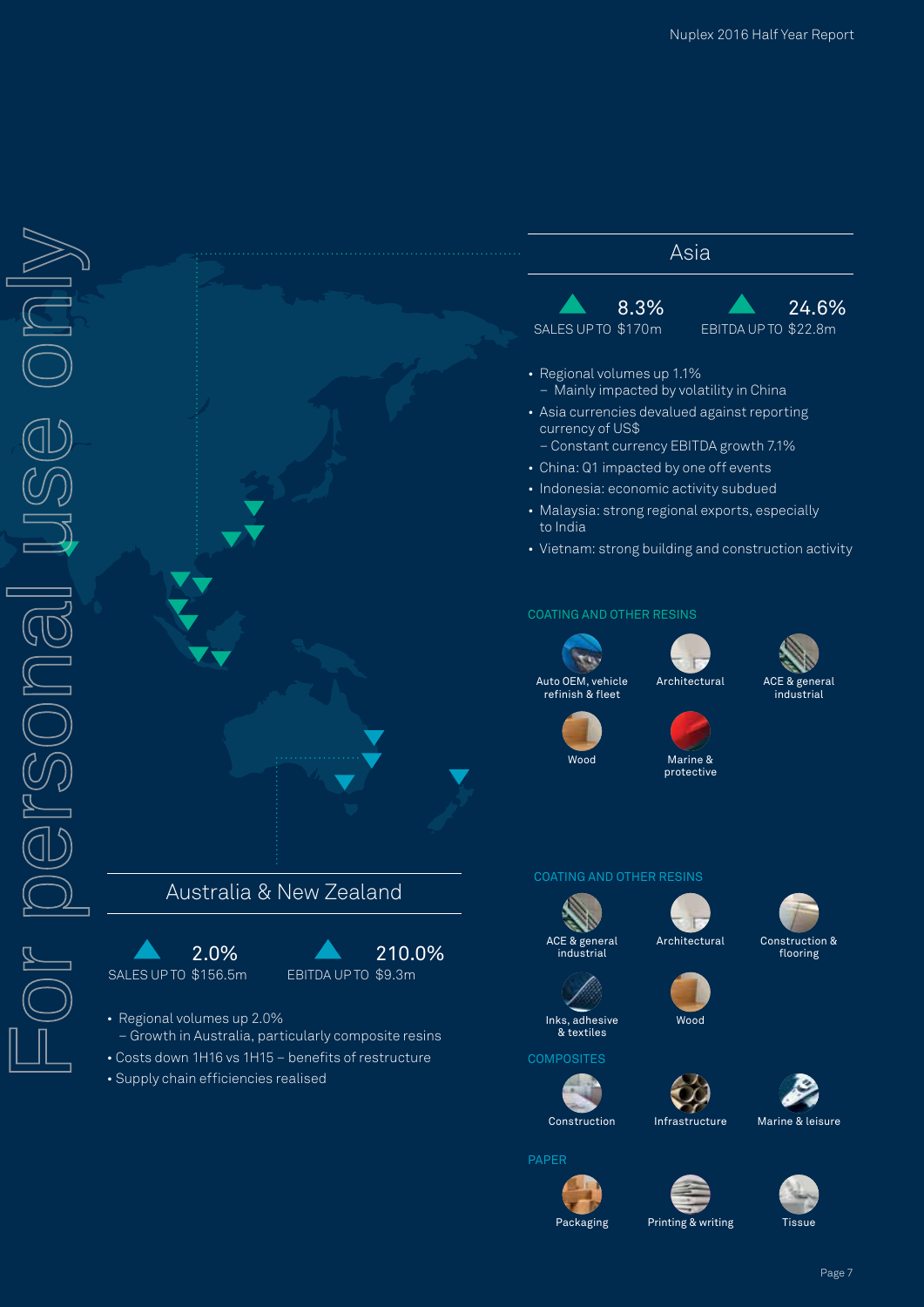# Financial Report

# **Contents**

- 9 Consolidated Statement of Comprehensive Income
- 10 Consolidated Statement of Changes in Equity
- 11 Consolidated Statement of Financial Position
- 12 Consolidated Cash Flow Statement
- 13 Notes to the Condensed Consolidated Interim Financial Statements
- 19 Independent Review Report
- 20 Non-GAAP Financial Measures
- IBC Corporate Directory

The Directors are pleased to present the Unaudited Financial Statements of the Nuplex Group for the half year ended 31 December 2015.

Peter Springford Chairman

18 February 2016

David Jackson **Director** 

18 February 2016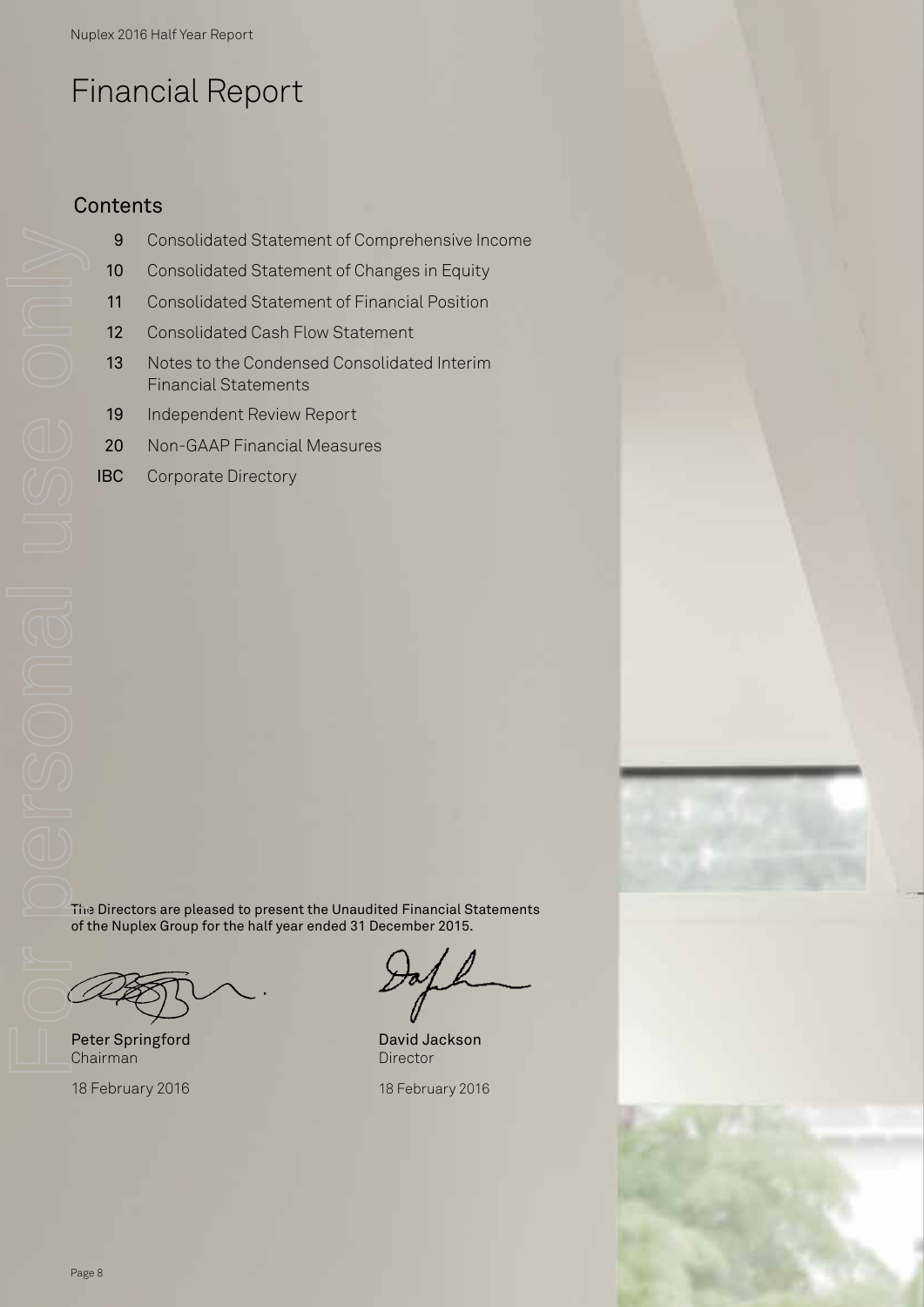# Consolidated Statement of Comprehensive Income

For the six months ended 31 December 2015 (unaudited)

| (NZ\$ in millions)                                                                        | <b>Notes</b> | 6 months to<br>31 Dec 2015 | 6 months to<br>31 Dec 2014 |
|-------------------------------------------------------------------------------------------|--------------|----------------------------|----------------------------|
| Sales revenue from continuing operations                                                  |              | 700.5                      | 685.8                      |
| Cost of sales from continuing operations                                                  |              | (538.3)                    | (543.8)                    |
| Gross Profit                                                                              |              | 162.2                      | 142.0                      |
| Other operating income                                                                    |              | 3.6                        | 3.3                        |
| Distribution expenses                                                                     |              | (38.6)                     | (35.6)                     |
| Marketing expenses                                                                        |              | (36.4)                     | (32.9)                     |
| Administration expenses                                                                   |              | (41.6)                     | (34.4)                     |
| Other operating expenses                                                                  |              | (5.3)                      | (5.9)                      |
| Share of profits of associates                                                            |              | 1.0                        | 0.8                        |
| Operating profit before financing costs                                                   |              | 44.9                       | 37.3                       |
| Financial income                                                                          |              | 1.4                        | 3.2                        |
| Financial expenses                                                                        |              | (10.1)                     | (10.0)                     |
| Net financing costs                                                                       |              | (8.7)                      | (6.8)                      |
| Profit before tax                                                                         |              | 36.2                       | 30.5                       |
| Income tax expense                                                                        |              | (8.2)                      | (4.9)                      |
| Profit for the period from continuing operations                                          |              | 28.0                       | 25.6                       |
| Profit/(Loss) from discontinued operations                                                | 7            | (1.9)                      | 13.0                       |
| Profit for the period                                                                     |              | 26.1                       | 38.6                       |
| Profit attributable to:                                                                   |              |                            |                            |
| Equity holders of the parent                                                              |              | 24.9                       | 37.3                       |
| Non-controlling interests                                                                 |              | 1.2                        | 1.3                        |
|                                                                                           |              | 26.1                       | 38.6                       |
| Other comprehensive income                                                                |              |                            |                            |
| Items that may be reclassified to profit or loss                                          |              |                            |                            |
| Foreign currency translation differences for foreign operations                           |              | (22.5)                     | (5.9)                      |
| Effective portion of changes in fair value of cash-flow hedges                            |              | 2.5                        | 19.8                       |
| Remeasurement of defined benefit obligations                                              |              | 0.9                        | (3.8)                      |
| Income tax on other comprehensive income                                                  |              | (0.8)                      | (5.6)                      |
| Other comprehensive income for the period, net of income tax                              |              | (19.9)                     | 4.5                        |
| Total comprehensive income for the period                                                 |              | 6.2                        | 43.1                       |
| Total comprehensive income attributable to:                                               |              |                            |                            |
| Equity holders of the parent                                                              |              | 5.6                        | 41.3                       |
| Non-controlling interests                                                                 |              | 0.6                        | 1.8                        |
|                                                                                           |              | 6.2                        | 43.1                       |
| Earnings per share for profit attributable to the ordinary equity holders of the company: |              |                            |                            |
| norabora (conto nor abora)                                                                |              | 101                        | 100                        |

| Basic earnings per share (cents per share)   |  |  |
|----------------------------------------------|--|--|
| Diluted earnings per share (cents per share) |  |  |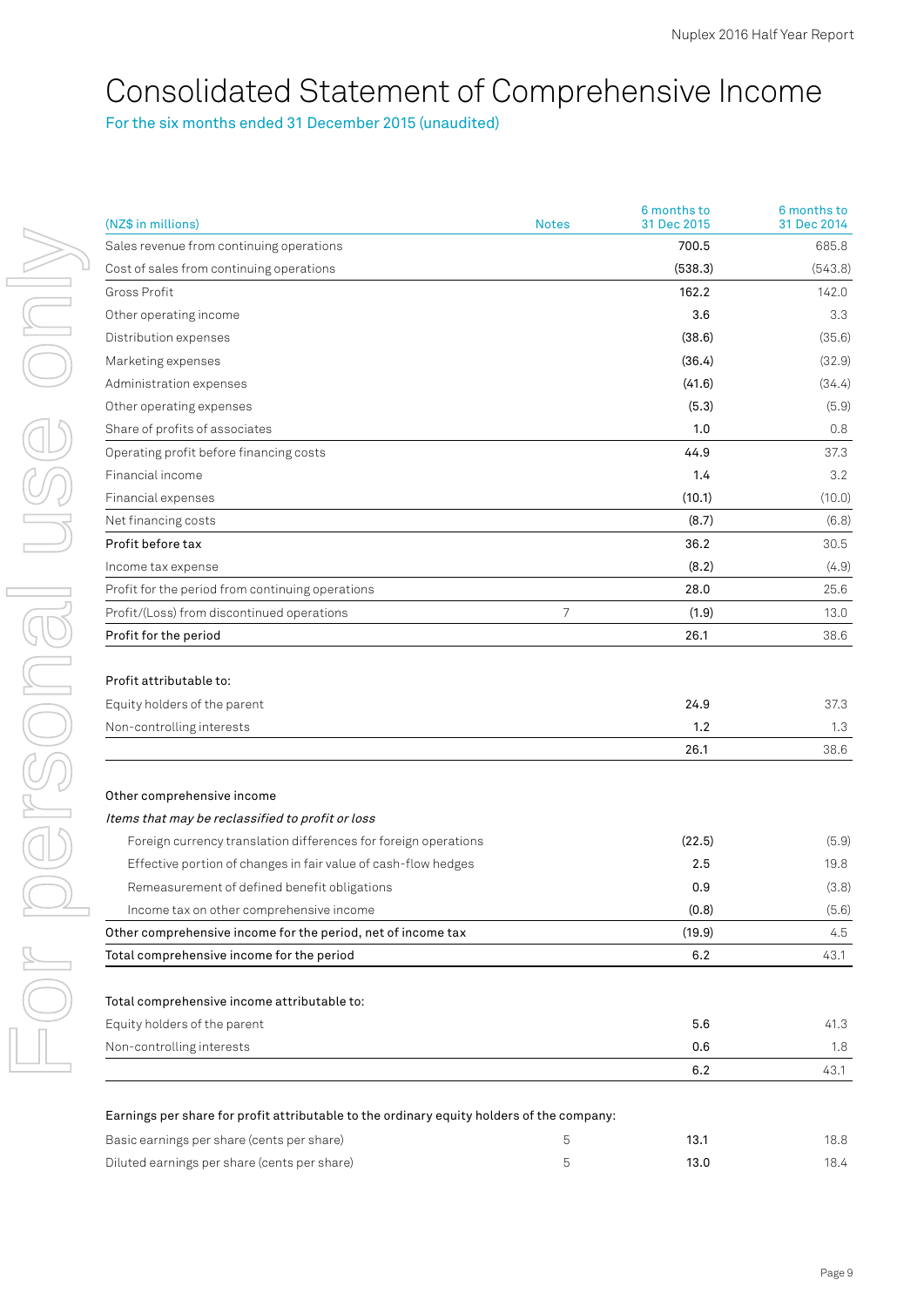# Consolidated Statement of Changes in Equity

For the six months ended 31 December 2015 (unaudited)

#### For the six months ended 31 December 2015

|                                                                               |                          |                                     | Attributable to equity holders of the parent |                             |                           |              |                                 |                 |
|-------------------------------------------------------------------------------|--------------------------|-------------------------------------|----------------------------------------------|-----------------------------|---------------------------|--------------|---------------------------------|-----------------|
| (NZ\$ in millions)                                                            | capital                  | <b>Share Translation</b><br>reserve | Share-<br>based<br>payments<br>reserve       | <b>Retained</b><br>earnings | <b>Hedging</b><br>reserve | <b>Total</b> | Non-<br>controlling<br>Interest | Total<br>Equity |
| Balance at 1 July 2015                                                        | 342.9                    | (51.0)                              | 6.0                                          | 260.1                       | 9.8                       | 567.8        | 8.6                             | 576.4           |
| Other Comprehensive Income                                                    |                          |                                     |                                              |                             |                           |              |                                 |                 |
| Foreign currency translation<br>differences                                   |                          | (21.9)                              |                                              |                             |                           | (21.9)       | (0.6)                           | (22.5)          |
| Remeasurement of defined benefit<br>obligations, net of tax                   |                          |                                     |                                              | 0.6                         |                           | 0.6          |                                 | 0.6             |
| Effective portion of changes in fair<br>value of cash-flow hedges, net of tax | $\overline{\phantom{0}}$ |                                     |                                              |                             | 2.0                       | 2.0          | $\overline{\phantom{0}}$        | 2.0             |
| Total Other Comprehensive Income                                              | $\overline{\phantom{0}}$ | (21.9)                              | $\overline{\phantom{0}}$                     | 0.6                         | 2.0                       | (19.3)       | (0.6)                           | (19.9)          |
| Profit for the period                                                         | -                        |                                     | $\overline{\phantom{0}}$                     | 24.9                        | $\overline{\phantom{0}}$  | 24.9         | 1.2                             | 26.1            |
| Total comprehensive income<br>for the period                                  |                          | (21.9)                              |                                              | 25.5                        | 2.0                       | 5.6          | 0.6                             | 6.2             |
| Contributions by and<br>distributions to owners                               |                          |                                     |                                              |                             |                           |              |                                 |                 |
| Performance rights plan                                                       |                          |                                     | (3.4)                                        |                             |                           | (3.4)        |                                 | (3.4)           |
| Dividends paid                                                                | -                        | $\qquad \qquad -$                   | $\overline{\phantom{m}}$                     | (32.3)                      | -                         | (32.3)       | (1.1)                           | (33.4)          |
| Share buy back scheme                                                         | (10.4)                   |                                     | $\overline{\phantom{0}}$                     |                             | ۳                         | (10.4)       | $\overline{\phantom{m}}$        | (10.4)          |
| Balance as at 31 December 2015                                                | 332.5                    | (72.9)                              | 2.6                                          | 253.3                       | 11.8                      | 527.3        | 8.1                             | 535.4           |

#### For the six months ended 31 December 2014

|                                                                               |                          |                                     |                                        | Attributable to equity holders of the parent |                          |        |                                 |                 |
|-------------------------------------------------------------------------------|--------------------------|-------------------------------------|----------------------------------------|----------------------------------------------|--------------------------|--------|---------------------------------|-----------------|
| (NZ\$ in millions)                                                            | capital                  | <b>Share Translation</b><br>reserve | Share-<br>based<br>payments<br>reserve | <b>Retained</b><br>earnings                  | Hedging<br>reserve       | Total  | Non-<br>controlling<br>Interest | Total<br>Equity |
| Balance at 1 July 2014                                                        | 368.5                    | (80.7)                              | 3.4                                    | 231.2                                        | (15.2)                   | 507.2  | 7.0                             | 514.2           |
| Other Comprehensive Income                                                    |                          |                                     |                                        |                                              |                          |        |                                 |                 |
| Foreign currency translation<br>differences                                   | $\overline{\phantom{0}}$ | (6.4)                               |                                        |                                              |                          | (6.4)  | 0.5                             | (5.9)           |
| Remeasurement of defined benefit<br>obligations, net of tax                   |                          |                                     |                                        | (3.8)                                        |                          | (3.8)  |                                 | (3.8)           |
| Effective portion of changes in fair<br>value of cash-flow hedges, net of tax | $\overline{\phantom{m}}$ |                                     |                                        |                                              | 14.2                     | 14.2   | -                               | 14.2            |
| Total Other Comprehensive Income                                              | -                        | (6.4)                               |                                        | (3.8)                                        | 14.2                     | 4.0    | 0.5                             | 4.5             |
| Profit for the period                                                         | -                        | ÷,                                  |                                        | 37.3                                         | $\overline{\phantom{0}}$ | 37.3   | 1.3                             | 38.6            |
| Total comprehensive income<br>for the period                                  |                          | (6.4)                               |                                        | 33.5                                         | 14.2                     | 41.3   | 1.8                             | 43.1            |
| Contributions by and<br>distributions to owners                               |                          |                                     |                                        |                                              |                          |        |                                 |                 |
| Performance rights plan                                                       |                          |                                     | 0.2                                    |                                              | $\overline{\phantom{0}}$ | 0.2    | $\overline{\phantom{0}}$        | 0.2             |
| Dividends paid                                                                |                          | $\overline{\phantom{0}}$            | -                                      | (21.8)                                       | $\overline{\phantom{m}}$ | (21.8) | (1.1)                           | (22.9)          |
| Balance as at 31 December 2014                                                | 368.5                    | (87.1)                              | 3.6                                    | 242.9                                        | (1.0)                    | 526.9  | 7.7                             | 534.6           |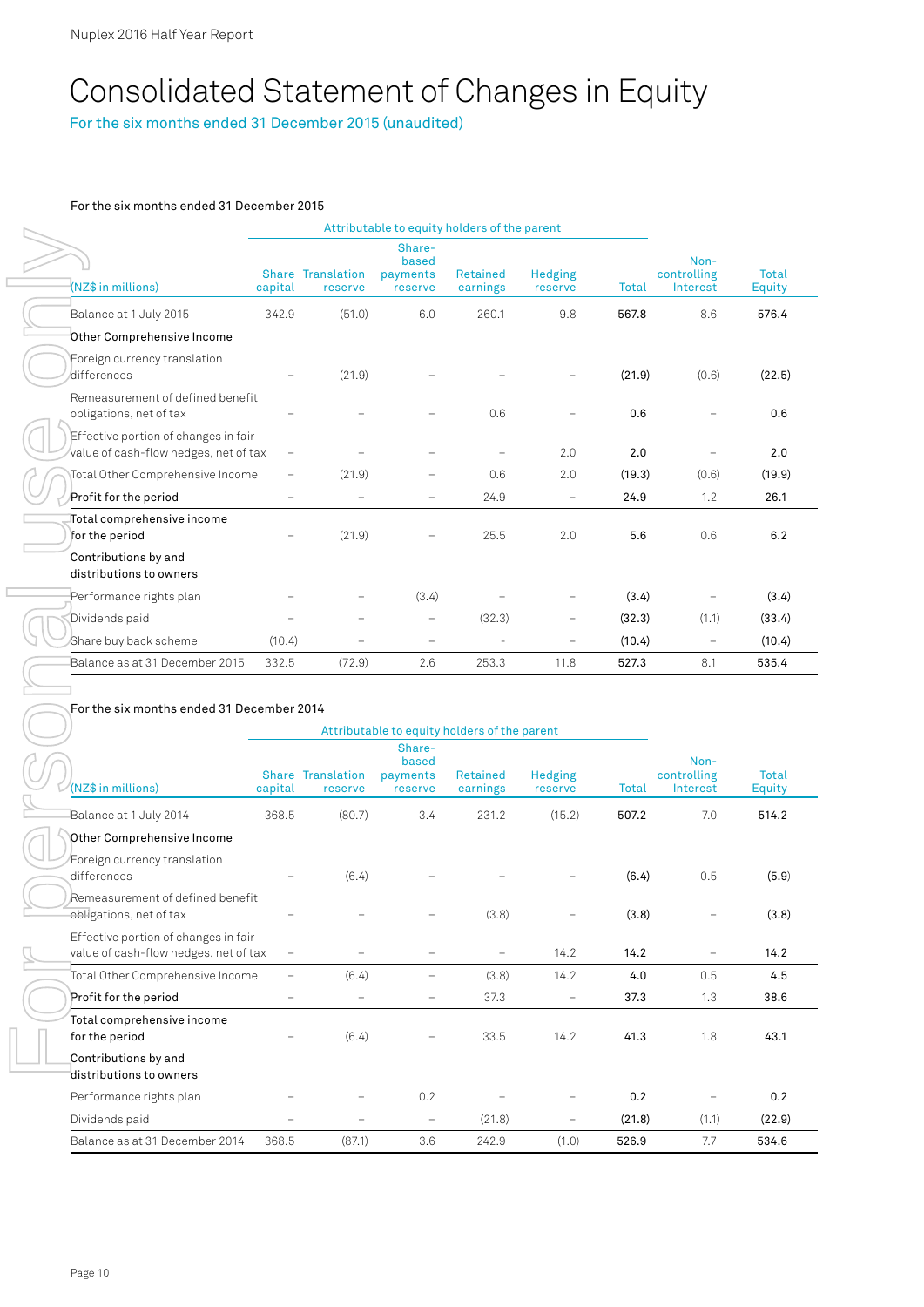# Consolidated Statement of Financial Position

As at 31 December 2015 (unaudited)

| (NZ\$ in millions)                                   | <b>Notes</b>   | as at<br>31 Dec 2015 | as at<br>30 June 2015 | as at<br>31 Dec 2014 |
|------------------------------------------------------|----------------|----------------------|-----------------------|----------------------|
| Equity attributable to members of the parent company |                |                      |                       |                      |
| Share capital                                        |                | 332.5                | 342.9                 | 368.5                |
| Translation reserve                                  |                | (72.9)               | (51.0)                | (87.1)               |
| Share-based payments reserve                         |                | 2.6                  | 6.0                   | 3.6                  |
| Retained earnings                                    |                | 253.3                | 260.1                 | 242.9                |
| Hedging reserve                                      |                | 11.8                 | 9.8                   | (1.0)                |
| Non-controlling interests                            |                | 8.1                  | 8.6                   | 7.7                  |
| <b>Total Equity</b>                                  |                | 535.4                | 576.4                 | 534.6                |
| Property, plant and equipment                        |                | 332.1                | 357.0                 | 314.5                |
| Intangible assets                                    |                | 142.4                | 148.0                 | 145.1                |
| Investments in associates                            |                | 7.4                  | 7.0                   | 5.5                  |
| Deferred tax assets                                  |                | 25.8                 | 28.4                  | 27.2                 |
| Non-current Assets                                   |                | 507.7                | 540.4                 | 492.3                |
| Assets classified as held for sale                   | $\overline{7}$ | 3.2                  | 10.3                  | 15.6                 |
| Inventories                                          |                | 164.9                | 185.0                 | 175.9                |
| Trade and other receivables                          |                | 305.9                | 351.5                 | 330.1                |
| Income tax receivable                                |                | 4.7                  | 3.8                   | 6.0                  |
| Cash and cash equivalents                            |                | 57.1                 | 91.1                  | 94.1                 |
| <b>Current Assets</b>                                |                | 535.8                | 641.7                 | 621.7                |
| <b>Total Assets</b>                                  |                | 1,043.5              | 1,182.1               | 1,114.0              |
| Borrowings                                           |                | 203.9                | 230.4                 | 216.4                |
| Employee benefits                                    |                | 24.9                 | 25.3                  | 26.7                 |
| Deferred tax liability                               |                | 15.2                 | 16.4                  | 15.6                 |
| Non-current Liabilities                              |                | 244.0                | 272.1                 | 258.7                |
| Borrowings                                           |                |                      | 0.6                   | 0.3                  |
| Trade and other payables                             |                | 236.1                | 286.1                 | 283.2                |
| Employee benefits                                    |                | 15.1                 | 22.6                  | 13.9                 |
| Provisions                                           |                | $5.9\,$              | $9.5\,$               | 9.2                  |
| Income tax payable                                   |                | $7.0\,$              | 14.8                  | 14.1                 |
| <b>Current Liabilities</b>                           |                | 264.1                | 333.6                 | 320.7                |
| <b>Total Liabilities</b>                             |                | 508.1                | 605.7                 | 579.4                |
| <b>Total Net Assets</b>                              |                | 535.4                | 576.4                 | 534.6                |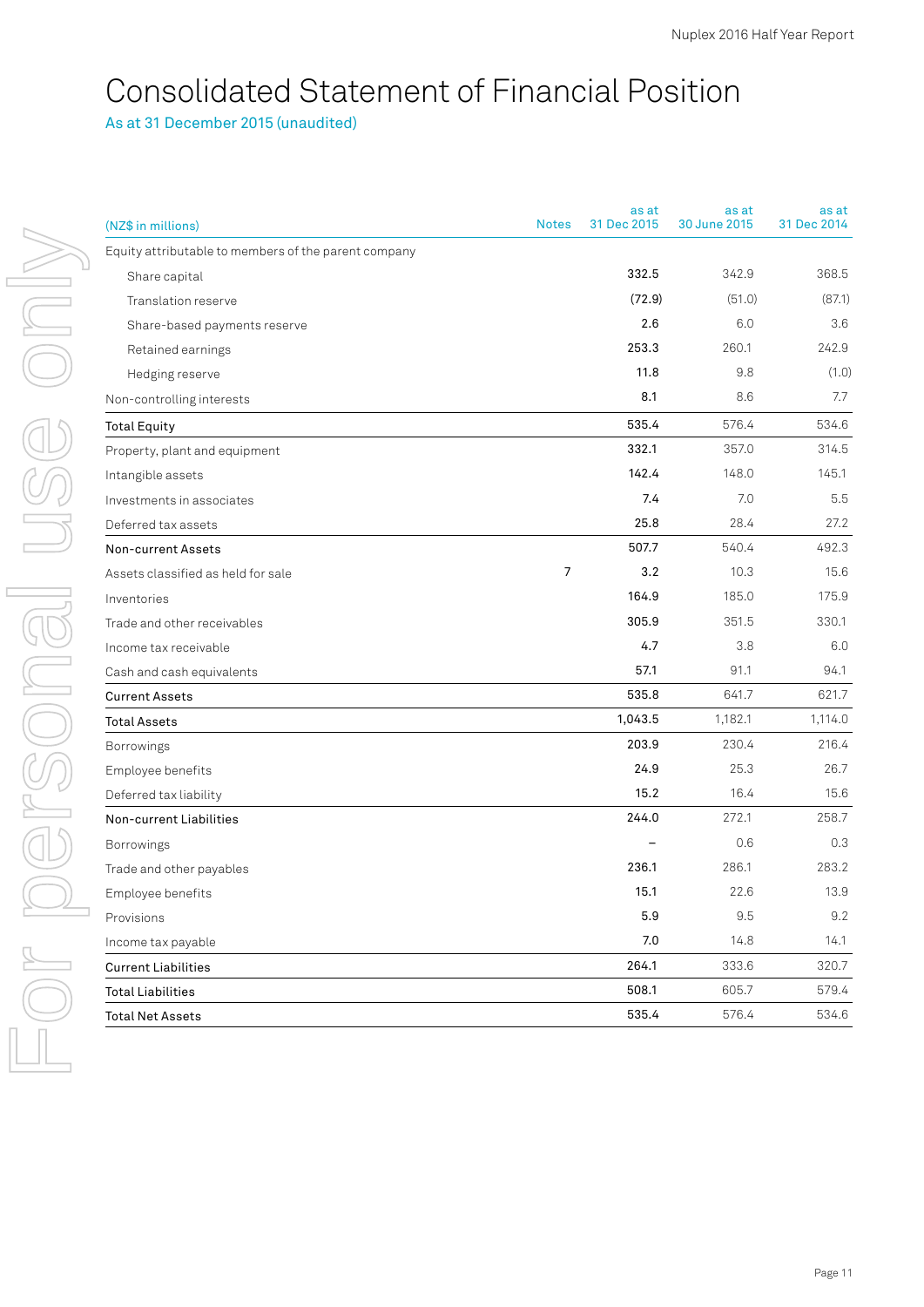# Consolidated Cash Flow Statement

For the six months ended 31 December 2015 (unaudited)

| (NZ\$ in millions)                                         | <b>Notes</b> | 6 months to<br>31 Dec 2015 | 6 months to<br>31 Dec 2014 |
|------------------------------------------------------------|--------------|----------------------------|----------------------------|
| Receipts from customers                                    |              | 800.4                      | 774.8                      |
| Payments to suppliers and employees                        |              | (741.0)                    | (705.2)                    |
| Interest received                                          |              | 0.5                        | 0.7                        |
| Interest paid                                              |              | (6.1)                      | (9.3)                      |
| Dividends received                                         |              | 0.5                        | 0.5                        |
| Income taxes paid                                          |              | (15.6)                     | (12.6)                     |
| Operating cash flows from discontinued operations          |              |                            | (5.0)                      |
| Net cash from operating activities                         | 3            | 38.7                       | 43.9                       |
| Proceeds on disposal of property, plant and equipment      |              | 12.5                       |                            |
| Payments for property, plant and equipment                 |              | (14.8)                     | (30.4)                     |
| Proceeds from disposal of businesses, net of cash disposed |              |                            | 133.4                      |
| Net cash from investing activities                         |              | (2.3)                      | 103.0                      |
| Proceeds from borrowings                                   |              | 25.0                       | 25.0                       |
| Repayment of borrowings                                    |              | (48.0)                     | (130.4)                    |
| Dividends paid to shareholders                             |              | (32.3)                     | (21.8)                     |
| Dividends paid to non-controlling interests                |              | (1.1)                      | (1.1)                      |
| Buy-back of ordinary share capital                         |              | (10.4)                     |                            |
| Net cash from financing activities                         |              | (66.9)                     | (128.3)                    |
| Increase/(Decrease) in cash                                |              | (30.5)                     | 18.6                       |
| Cash and cash equivalents at 1 July                        |              | 91.1                       | 73.1                       |
| Effect of exchange rate fluctuation                        |              | (3.4)                      | 2.4                        |
| Cash at 31 December                                        |              | 57.1                       | 94.1                       |
|                                                            |              |                            |                            |
| Comprising:                                                |              |                            |                            |
| Cash balances                                              |              | 54.6                       | 91.3                       |
| Cash on call deposit                                       |              | 2.5                        | 2.8                        |
|                                                            |              | 57.1                       | 94.1                       |
|                                                            |              |                            |                            |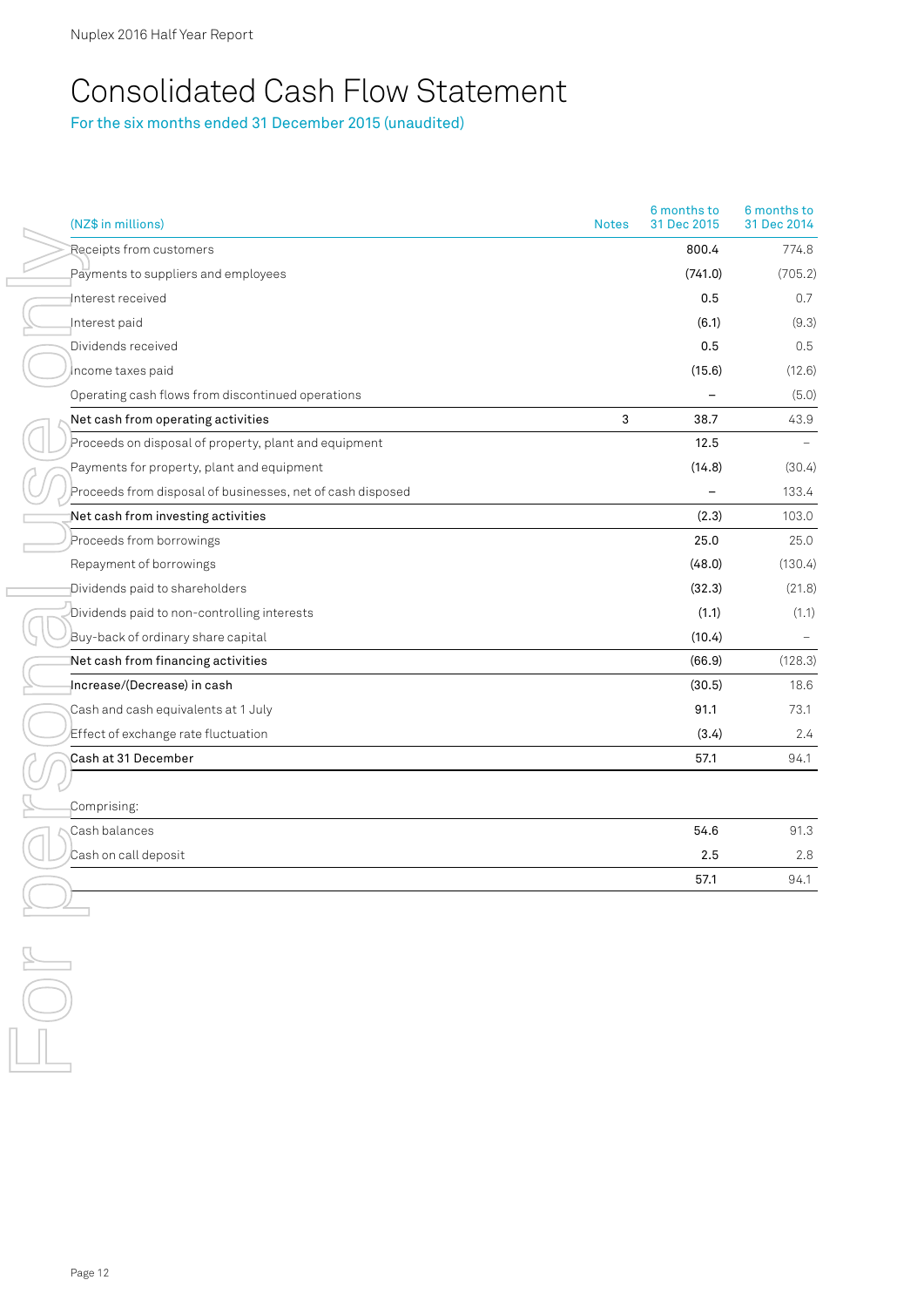# Notes to the Condensed Consolidated Interim Financial Statements

For the six months ended 31 December 2015 (unaudited)

# 1. Statement of significant accounting policies

Nuplex Industries Limited is a Company domiciled in New Zealand. The condensed consolidated interim financial statements of the Company comprise the Company and its subsidiaries (the 'Group') and the Group's interest in associated entities as of and for the six months ended 31 December 2015. The Group is a profit orientated entity.

The financial statements are expressed in New Zealand dollars which is the Company's functional currency. References in these financial statements to "\$" or "NZ\$" are to New Zealand dollars. All financial information has been rounded to the nearest hundred thousand New Zealand dollars, unless otherwise stated. These condensed consolidated financial statements are unaudited.

#### (a) Statement of compliance

The interim financial statements of the Group have been prepared in accordance with Generally Accepted Accounting Practice in New Zealand (NZ GAAP). They comply with NZ IAS 34 Interim Financial Reporting and consequently, do not include all the information required for full financial statements. These condensed consolidated interim financial statements should be read in conjunction with the annual report for the year ended 30 June 2015.

The interim financial statements of the Group have been prepared in accordance with the requirements of the New Zealand Stock Exchange (NZX). Nuplex Industries Limited is registered under the Companies Act 1993 and is an FMC Reporting Entity under the Financial Markets Conduct Act 2013.

These condensed consolidated interim financial statements were approved by the Board of Directors on 18 February 2016.

#### (b) Significant accounting policies

The accounting policies applied by the Group in these condensed consolidated interim financial statements are the same as those applied by the Group in its consolidated financial statements for the year ended 30 June 2015.

## 2. Segment analysis

The Group has four reportable geographic segments, as described below. The reportable segments operate in environments with markedly different conditions and are managed separately. For each of the reporting segments the CEO reviews internal management reports monthly. Inter-segment pricing is determined on an arm's length basis. The following summary describes the constitution of each of the Group's reportable segments:

| Segment     | Country operations included in Segment                   |
|-------------|----------------------------------------------------------|
| ANZ         | New Zealand, Australia                                   |
| Asia        | China, Indonesia, Malaysia, Singapore, Thailand, Vietnam |
| <b>EMEA</b> | Germany, The Netherlands, Russia, UK                     |
| Americas    | JSA                                                      |

The board and management assess the performance of the operating segments based on a measure of adjusted EBITDA. This measurement basis excludes the effects of significant incomes and expenses associated with asset impairments, acquisitions, divestments and legal cases where the income or expense is the result of an isolated non-recurring event.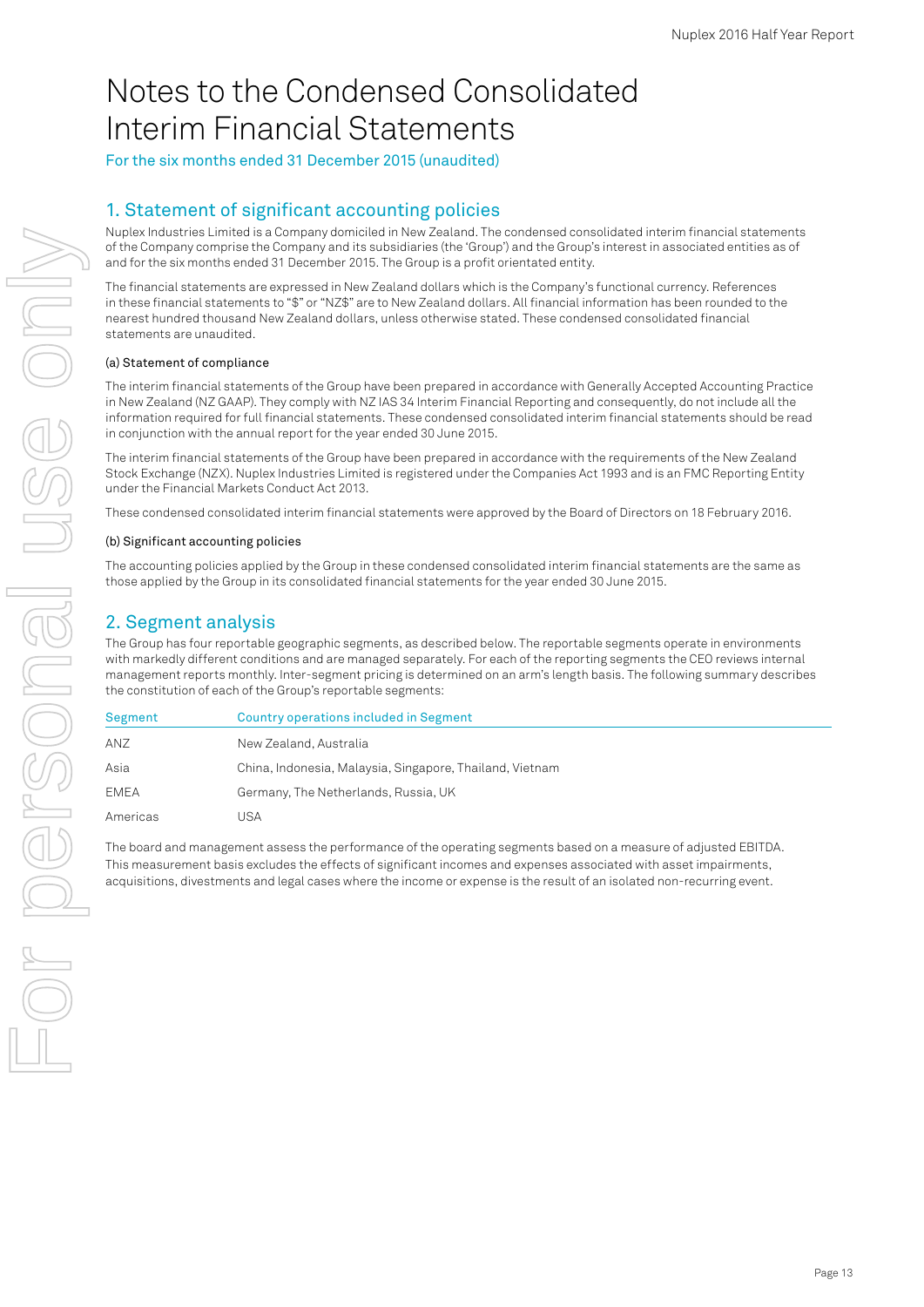# Notes to the Condensed Consolidated Interim Financial Statements (continued)

For the six months ended 31 December 2015 (unaudited)

# 2. Segment analysis (continued)

#### Information about reportable segments

|                                                                                       | 6 months to 31 Dec 2015 |       |             |                 |         |
|---------------------------------------------------------------------------------------|-------------------------|-------|-------------|-----------------|---------|
| (NZ\$ in millions)                                                                    | <b>ANZ</b>              | Asia  | <b>EMEA</b> | <b>Americas</b> | Group   |
| Sales to outside customers                                                            | 156.5                   | 170.0 | 287.2       | 86.8            | 700.5   |
| Inter-segment sales                                                                   | 1.0                     | 0.4   | 5.7         | 1.0             |         |
| Segment sales                                                                         | 157.5                   | 170.4 | 292.9       | 87.8            |         |
| Operating EBITDA before unallocated costs                                             | 9.3                     | 22.8  | 23.9        | 14.8            | 70.8    |
| Unallocated costs                                                                     |                         |       |             |                 | (5.1)   |
| Operating EBITDA after unallocated costs                                              |                         |       |             |                 | 65.7    |
| Depreciation and amortisation                                                         | (5.2)                   | (4.2) | (9.2)       | (1.1)           | (19.7)  |
| Segment result                                                                        | 4.1                     | 18.6  | 14.7        | 13.7            | 46.0    |
| Net financing costs                                                                   |                         |       |             |                 | (8.7)   |
| Share of profits/(losses) of associates                                               |                         |       |             |                 | 1.0     |
| Non-controlling interest                                                              |                         |       |             |                 | (1.2)   |
| Tax on operating profits                                                              |                         |       |             |                 | (7.8)   |
| Operating profit after tax                                                            |                         |       |             |                 | 29.3    |
| Significant Items                                                                     |                         |       |             |                 |         |
| Significant items before tax                                                          |                         |       |             |                 | (2.1)   |
| Income tax expense on significant items                                               |                         |       |             |                 | (0.4)   |
| Net profit attributable to equity holders of the<br>parent from continuing operations |                         |       |             | 26.8            |         |
| Net profit attributable to non-controlling interests                                  |                         |       |             |                 | 1.2     |
| Profit for the period from continuing operations                                      |                         |       |             |                 | 28.0    |
| Profit/(Loss) from discontinued operations                                            |                         |       |             |                 | (1.9)   |
| Profit for the period                                                                 |                         |       |             |                 | 26.1    |
|                                                                                       |                         |       |             |                 |         |
| Assets                                                                                | 244.2                   | 270.2 | 382.2       | 59.3            | 955.9   |
| Unallocated assets                                                                    |                         |       |             |                 | 87.6    |
| <b>Total Assets</b>                                                                   |                         |       |             |                 | 1,043.5 |

Revenues from one group of customers under common control amount to 11.9% (2014: 13.8%) of the Group's total revenues.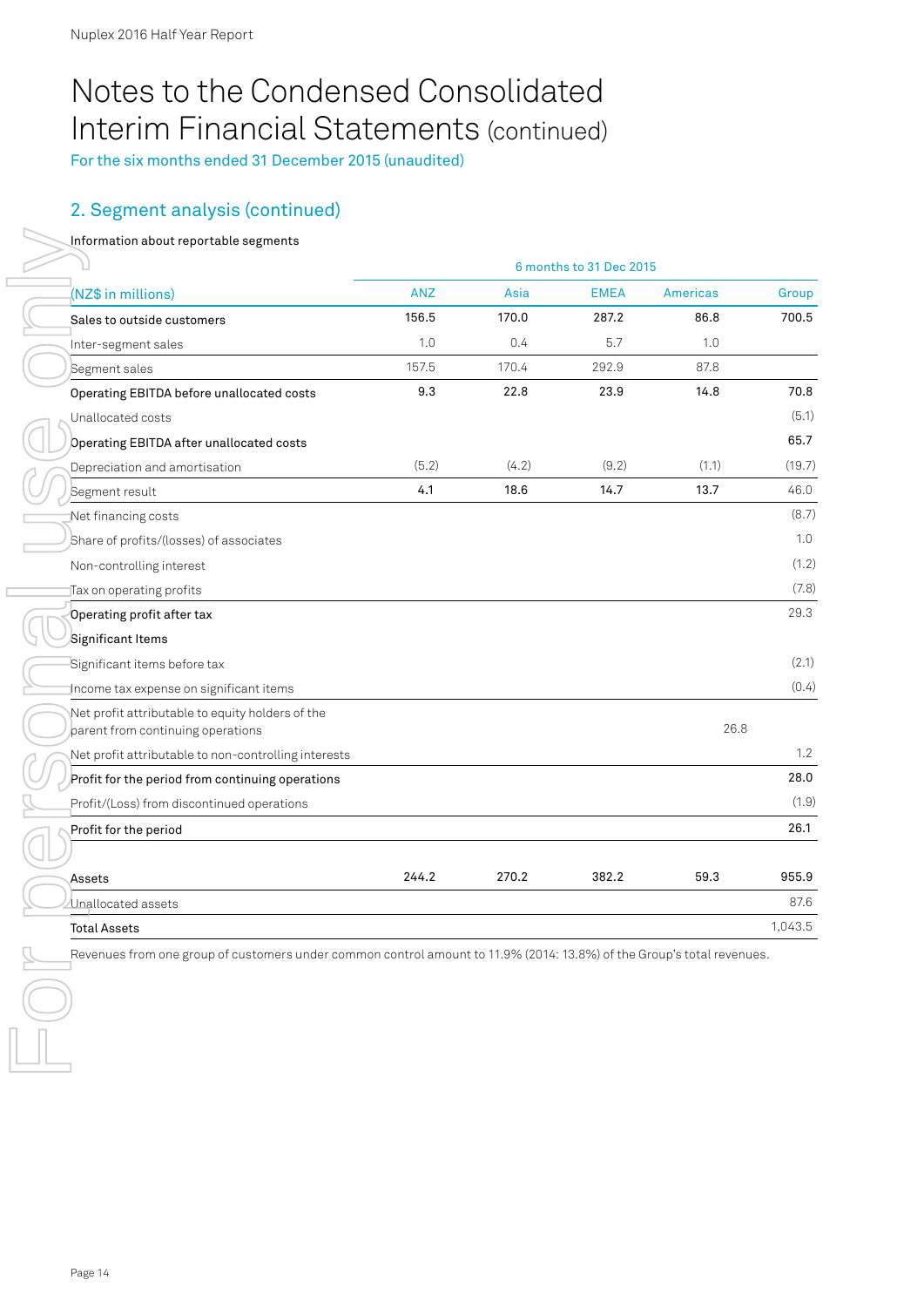# 2. Segment analysis (continued)

#### Information about reportable segments

|                                                                                       | 6 months to 31 Dec 2014 |       |             |                 |         |  |  |
|---------------------------------------------------------------------------------------|-------------------------|-------|-------------|-----------------|---------|--|--|
| (NZ\$ in millions)                                                                    | <b>ANZ</b>              | Asia  | <b>EMEA</b> | <b>Americas</b> | Group   |  |  |
| Sales to outside customers                                                            | 153.5                   | 157.0 | 292.2       | 83.1            | 685.8   |  |  |
| Inter-segment sales                                                                   | 3.1                     | 1.3   | 8.2         | 0.2             |         |  |  |
| Segment sales                                                                         | 156.6                   | 158.3 | 300.4       | 83.3            |         |  |  |
| Operating EBITDA before unallocated costs                                             | 3.0                     | 18.3  | 27.2        | 10.4            | 58.9    |  |  |
| Unallocated costs                                                                     |                         |       |             |                 | (4.4)   |  |  |
| Operating EBITDA after unallocated costs                                              |                         |       |             |                 | 54.5    |  |  |
| Depreciation and amortisation                                                         | (4.5)                   | (2.1) | (8.9)       | (1.3)           | (16.8)  |  |  |
| Segment result                                                                        | (1.5)                   | 16.2  | 18.3        | 9.1             | 37.7    |  |  |
| Net financing costs                                                                   |                         |       |             |                 | (6.8)   |  |  |
| Share of profits/(losses) of associates                                               |                         |       |             |                 | 0.8     |  |  |
| Non-controlling interest                                                              |                         |       |             |                 | (1.3)   |  |  |
| Tax on operating profits                                                              |                         |       |             |                 | (5.2)   |  |  |
| Operating profit after tax                                                            |                         |       |             |                 | 25.2    |  |  |
| Significant Items                                                                     |                         |       |             |                 |         |  |  |
| Significant items before tax                                                          |                         |       |             |                 | (1.2)   |  |  |
| Income tax credit on significant items                                                |                         |       |             |                 | 0.3     |  |  |
| Net profit attributable to equity holders of the<br>parent from continuing operations |                         |       |             |                 | 24.3    |  |  |
| Net profit attributable to non-controlling interests                                  |                         |       |             |                 | 1.3     |  |  |
| Profit for the period from continuing operations                                      |                         |       |             |                 | 25.6    |  |  |
| Profit/(Loss) from discontinued operations                                            |                         |       |             |                 | 13.0    |  |  |
| Profit for the period                                                                 |                         |       |             |                 | 38.6    |  |  |
| Assets                                                                                | 311.5                   | 242.3 | 370.5       | 62.4            | 986.7   |  |  |
| Unallocated assets                                                                    |                         |       |             |                 | 127.3   |  |  |
| <b>Total Assets</b>                                                                   |                         |       |             |                 | 1,114.0 |  |  |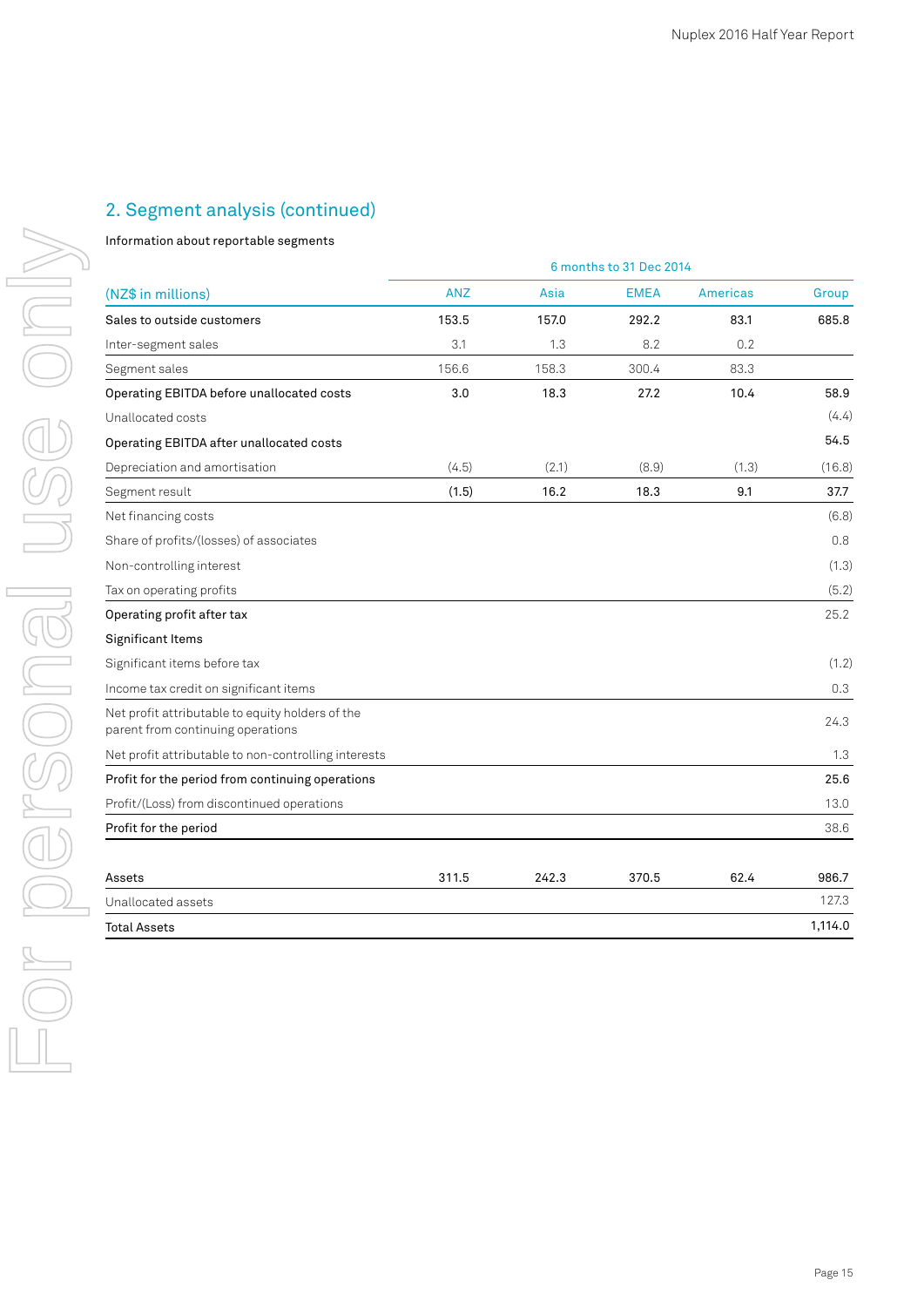# Notes to the Condensed Consolidated Interim Financial Statements (continued)

For the six months ended 31 December 2015 (unaudited)

# 3. Reconciliation of profit for the period with the Net Cash from Operating Activities

| (NZ\$ in millions)                                                 | 6 months to<br>31 Dec 2015 | 6 months to<br>31 Dec 2014 |
|--------------------------------------------------------------------|----------------------------|----------------------------|
| Profit for the period                                              | 26.1                       | 38.6                       |
|                                                                    |                            |                            |
| Non-cashitems:                                                     |                            |                            |
| Depreciation                                                       | 17.0                       | 12.9                       |
| ⁄Тах                                                               | 7.4                        | 4.0                        |
| Amortisation                                                       | 2.7                        | 4.7                        |
| Doubtful debts provisions                                          | 0.7                        | 0.6                        |
| Stock obsolescence provisions                                      | (0.2)                      | 0.4                        |
| Non-current provisions                                             | 1.0                        | (1.3)                      |
| Performance share rights credit/expense                            | (3.4)                      | 0.2                        |
| Share of losses/(profits) of associates                            | (1.0)                      | (0.8)                      |
|                                                                    | 24.2                       | 20.7                       |
| Classified as investing/financing:                                 |                            |                            |
| (Profit)/Loss on sale of fixed assets                              | 3.0                        | $\overline{\phantom{m}}$   |
| Profit and significant items before tax on discontinued operations |                            | (7.5)                      |
| Recycling of foreign currency translation reserve balance          |                            | 1.2                        |
|                                                                    | 3.0                        | (6.3)                      |
| (Increase)/Decrease in working capital:                            |                            |                            |
| Receivables                                                        | 33.5                       | 13.9                       |
| Inventories                                                        | 12.6                       | (7.4)                      |
| Creditors and current provisions                                   | (45.6)                     | (2.7)                      |
|                                                                    | 0.5                        | $3.8\,$                    |
| Income tax paid                                                    | (15.6)                     | (13.4)                     |
| Dividend received from associate                                   | 0.5                        | 0.5                        |
| Net Cash from Operating Activities                                 | 38.7                       | 43.9                       |
|                                                                    |                            |                            |
| Page 16                                                            |                            |                            |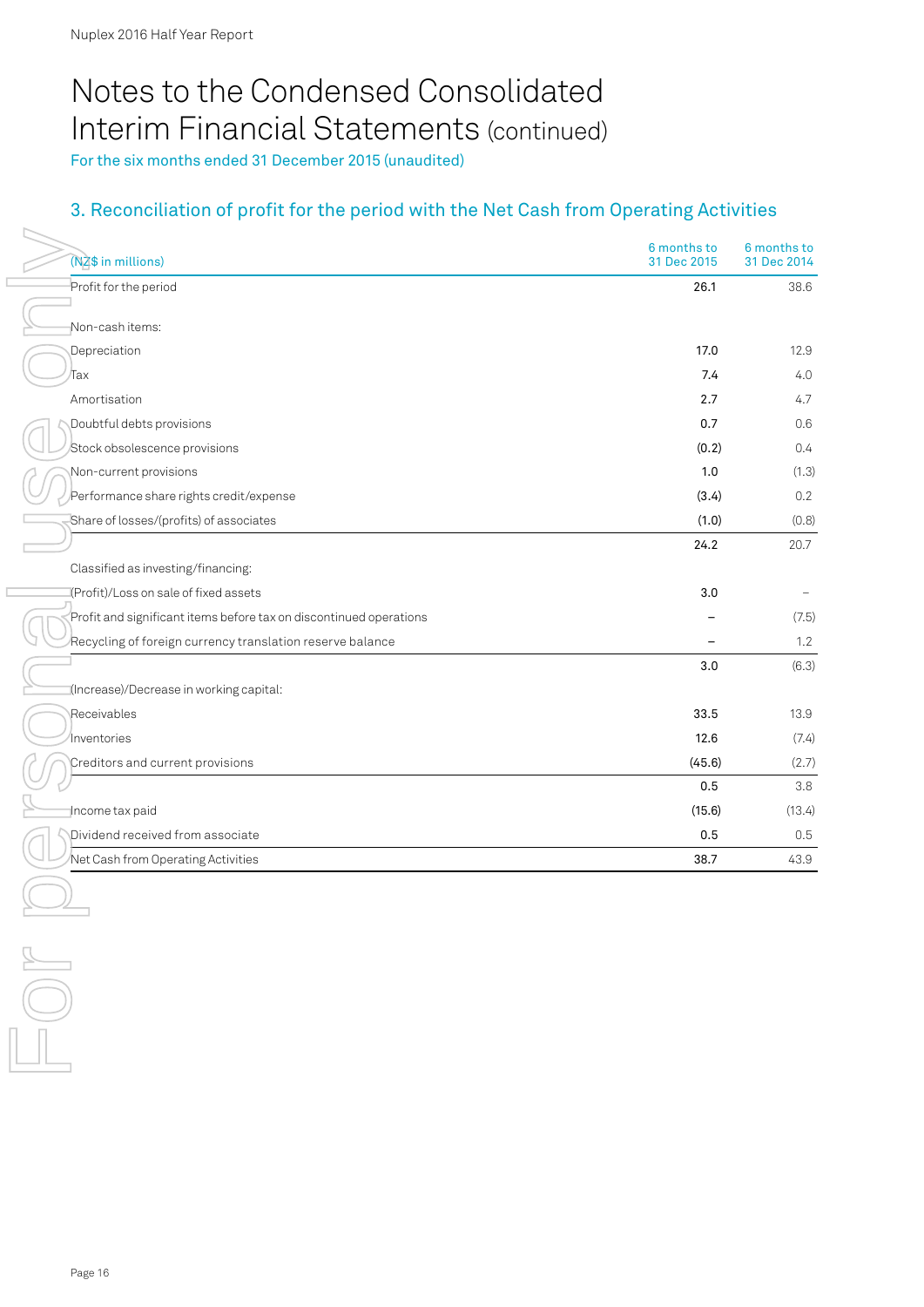# 4. Dividend

On 18 February 2016, the directors declared an interim dividend of 12 cents per share. The dividend is payable on 4 April 2016. The dividend carries no imputation credits for New Zealand tax residents and no Australian franking credits.

# 5. Earnings per share

The calculation of basic earnings per share is based on:

|                                                                                                                         | 6 months to<br>31 Dec 2015 | 6 months to<br>31 Dec 2014 |
|-------------------------------------------------------------------------------------------------------------------------|----------------------------|----------------------------|
| Net surplus attributable to ordinary shareholders (NZ\$ in millions)                                                    | 24.9                       | 37.3                       |
|                                                                                                                         |                            |                            |
| Shares on issue at 31 December (millions)                                                                               | 188.6                      | 198.1                      |
| EPS is calculated in accordance with the NZ IFRS, based on the average number of shares on issue determined as follows: |                            |                            |
| Weighted average number of ordinary shares (millions):                                                                  | 189.7                      | 198.1                      |
| Basic earnings per share (cents per share)                                                                              | 13.1                       | 18.8                       |
| The calculation of diluted earnings per share is based on:                                                              |                            |                            |
| Net surplus attributable to ordinary shareholders                                                                       | 24.9                       | 37.3                       |
| Net surplus attributable to ordinary shareholders (diluted)                                                             | 24.9                       | 37.3                       |
| Basic weighted average number of ordinary shares (millions)                                                             | 189.7                      | 198.1                      |
| Effect of Performance rights plan                                                                                       | 2.5                        | 4.0                        |
| Diluted weighted average number of ordinary shares                                                                      | 192.2                      | 202.1                      |
| Diluted earnings per share (cents per share)                                                                            | 13.0                       | 18.4                       |

# 6. Contingent liabilities and other contingent commitments

In the six months to 31 December 2015 there have been no significant changes in contingent liabilities disclosed in the 30 June 2015 annual report.

# 7. Disposal of Specialties Segment and cessation of operations in Brazil

In the prior comparative period, on 28 November 2014, the Group completed the sale of its Specialties and Masterbatch businesses in Australia and New Zealand. The sale of the related Vietnam based Masterbatch business was expected to complete by 30 June 2015, after having obtained the required regulatory approvals. The accounting for this disposal, including the Vietnam operation, was included in the results for the prior comparative period, the six months to 31 December 2014.

On 29 October 2015, the group was notified by the purchaser of the Masterbatch business in Vietnam that it would not complete the purchase. This was due to the non-satisfaction of a condition of the sale transaction relating to regulatory approvals in Vietnam. The operating results of this business have been included as a continuing operation and the gain on disposal recognised in the previous year has been reversed as a 'loss' from discontinued operations. The Masterbatch Vietnam business is recorded in the Balance Sheet under 'Assets classified as held for sale'.

The Group's operations in Brazil, which comprised a sales office and warehouse, ceased operations during the prior comparative period and were liquidated in December 2014.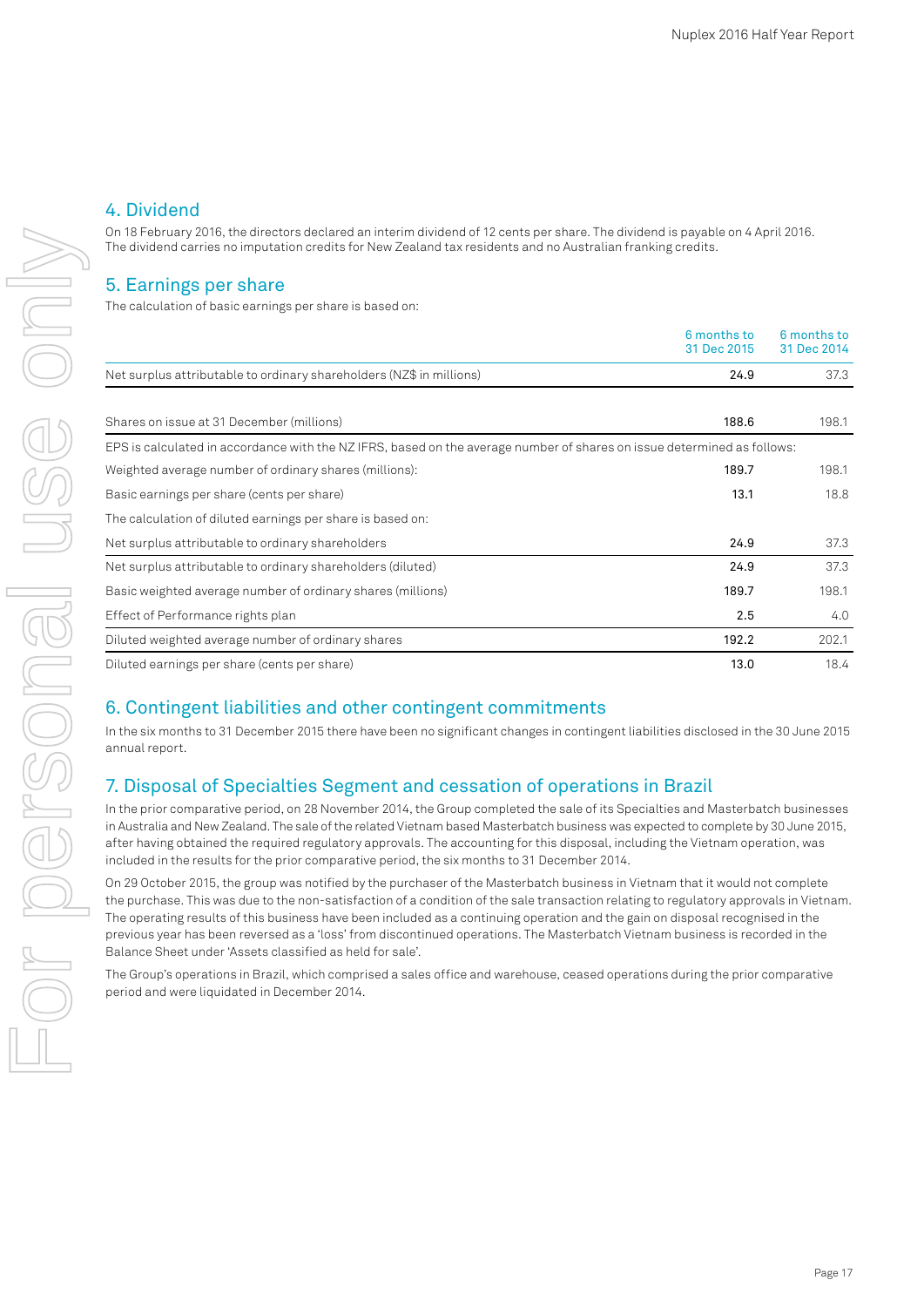# Notes to the Condensed Consolidated Interim Financial Statements (continued)

For the six months ended 31 December 2015 (unaudited)

# 7. Disposal of Specialties Segment and cessation of operations in Brazil (continued)

Financial information relating to the discontinued operations for the period to the date of disposal in the prior comparative period is set out below:

| is set out below:                                                                                                                                                                                                                                                                                                                                                                                                                                                                                                                                                                                                                                                                       | 6 months to | 5 months to      |
|-----------------------------------------------------------------------------------------------------------------------------------------------------------------------------------------------------------------------------------------------------------------------------------------------------------------------------------------------------------------------------------------------------------------------------------------------------------------------------------------------------------------------------------------------------------------------------------------------------------------------------------------------------------------------------------------|-------------|------------------|
| (NZ\$ in millions)                                                                                                                                                                                                                                                                                                                                                                                                                                                                                                                                                                                                                                                                      | 31 Dec 2015 | 28 Nov 2014      |
| Sales revenue                                                                                                                                                                                                                                                                                                                                                                                                                                                                                                                                                                                                                                                                           |             | 126.0            |
| <b>Operating EBITDA</b>                                                                                                                                                                                                                                                                                                                                                                                                                                                                                                                                                                                                                                                                 |             | 5.9              |
| Depreciation and amortisation                                                                                                                                                                                                                                                                                                                                                                                                                                                                                                                                                                                                                                                           |             | (0.9)            |
| Net financing costs                                                                                                                                                                                                                                                                                                                                                                                                                                                                                                                                                                                                                                                                     |             | 0.2              |
| Tax on operating profits                                                                                                                                                                                                                                                                                                                                                                                                                                                                                                                                                                                                                                                                |             | (1.4)            |
| Operating profit after tax                                                                                                                                                                                                                                                                                                                                                                                                                                                                                                                                                                                                                                                              |             | 3.8              |
| Significant Items                                                                                                                                                                                                                                                                                                                                                                                                                                                                                                                                                                                                                                                                       |             |                  |
| Gain on sale of operations before tax                                                                                                                                                                                                                                                                                                                                                                                                                                                                                                                                                                                                                                                   |             | 12.9             |
| Reversal of gain on disposal before tax                                                                                                                                                                                                                                                                                                                                                                                                                                                                                                                                                                                                                                                 | (2.7)       |                  |
| Remediation provisions for non-operating sites                                                                                                                                                                                                                                                                                                                                                                                                                                                                                                                                                                                                                                          |             | (4.9)            |
| Recycling of Brazilian translation reserve to profit                                                                                                                                                                                                                                                                                                                                                                                                                                                                                                                                                                                                                                    |             | (1.2)            |
| Income tax credit on significant items                                                                                                                                                                                                                                                                                                                                                                                                                                                                                                                                                                                                                                                  | 0.8         | 2.4              |
| Profit/(Loss) from discontinued operations for the period                                                                                                                                                                                                                                                                                                                                                                                                                                                                                                                                                                                                                               | (1.9)       | 13.0             |
| Details of the sale of the Specialties and Masterbatch business recorded in the prior comparative period are set out below:<br>Cash consideration received or receivable net of transaction and other costs<br>Carrying amount of net assets sold or related to discontinued business                                                                                                                                                                                                                                                                                                                                                                                                   |             | 130.2<br>(117.3) |
| Gain on sale before income tax                                                                                                                                                                                                                                                                                                                                                                                                                                                                                                                                                                                                                                                          |             | 12.9             |
| Income tax credit                                                                                                                                                                                                                                                                                                                                                                                                                                                                                                                                                                                                                                                                       |             | 0.9              |
| Gain on sale after income tax                                                                                                                                                                                                                                                                                                                                                                                                                                                                                                                                                                                                                                                           |             | 13.8             |
| In the prior comparative period the amounts shown below were disclosed regarding the carrying amounts of assets and liabilities<br>as at the date of sale of the Specialties and Masterbatch businesses:                                                                                                                                                                                                                                                                                                                                                                                                                                                                                |             | 28 Nov 2014      |
| Property, plant and equipment                                                                                                                                                                                                                                                                                                                                                                                                                                                                                                                                                                                                                                                           |             | 13.0             |
| Intangible assets                                                                                                                                                                                                                                                                                                                                                                                                                                                                                                                                                                                                                                                                       |             | 45.4             |
| Inventories                                                                                                                                                                                                                                                                                                                                                                                                                                                                                                                                                                                                                                                                             |             | 64.1             |
| Trade and other receivables                                                                                                                                                                                                                                                                                                                                                                                                                                                                                                                                                                                                                                                             |             | 15.2             |
| <b>Total Assets</b>                                                                                                                                                                                                                                                                                                                                                                                                                                                                                                                                                                                                                                                                     |             | 137.7            |
| Employee benefits                                                                                                                                                                                                                                                                                                                                                                                                                                                                                                                                                                                                                                                                       |             | (3.9)            |
| Trade and other payables                                                                                                                                                                                                                                                                                                                                                                                                                                                                                                                                                                                                                                                                |             | (16.5)           |
| <b>Total Liabilities</b>                                                                                                                                                                                                                                                                                                                                                                                                                                                                                                                                                                                                                                                                |             | (20.4)           |
| Total Net Assets                                                                                                                                                                                                                                                                                                                                                                                                                                                                                                                                                                                                                                                                        |             | 117.3            |
|                                                                                                                                                                                                                                                                                                                                                                                                                                                                                                                                                                                                                                                                                         |             |                  |
| 8. Allnex conditional proposal<br>On 15 February 2016 Nuplex Industries Limited announced that it has received an indicative, non-binding and conditional proposal<br>from Allnex Belgium SA/NV, a leading global coating resins producer, backed by global private equity firm Advent International<br>Corporation, to acquire all of the shares in Nuplex via a scheme of arrangement.<br>If this proposal does not proceed, there may be a consequential financial impact on the group. This could include the cost of<br>advisory fees, break fees and other impacts. At this early stage of the proposal, it is not practicable to provide an estimate of the<br>financial effect. |             |                  |

| Cash consideration received or receivable net of transaction and other costs | 130.2 <sub>1</sub> |
|------------------------------------------------------------------------------|--------------------|
| "Carrying amount of net assets sold or related to discontinued business"     | (117.3)            |
| Gain on sale before income tax                                               | 12.9               |
| Thcome tax credit.                                                           | 0.9                |
| Gain on sale after income tax                                                | 13.8               |

|                               | 28 Nov 2014 |
|-------------------------------|-------------|
| Property, plant and equipment | 13.0        |
| Intangible assets             | 45.4        |
| Inventories                   | 64.1        |
| Trade and other receivables   | 15.2        |
| <b>Total Assets</b>           | 137.7       |
| Employee benefits             | (3.9)       |
| Trade and other payables      | (16.5)      |
| <b>Total Liabilities</b>      | (20.4)      |
| Total Net Assets              | 117.3       |

## 8. Allnex conditional proposal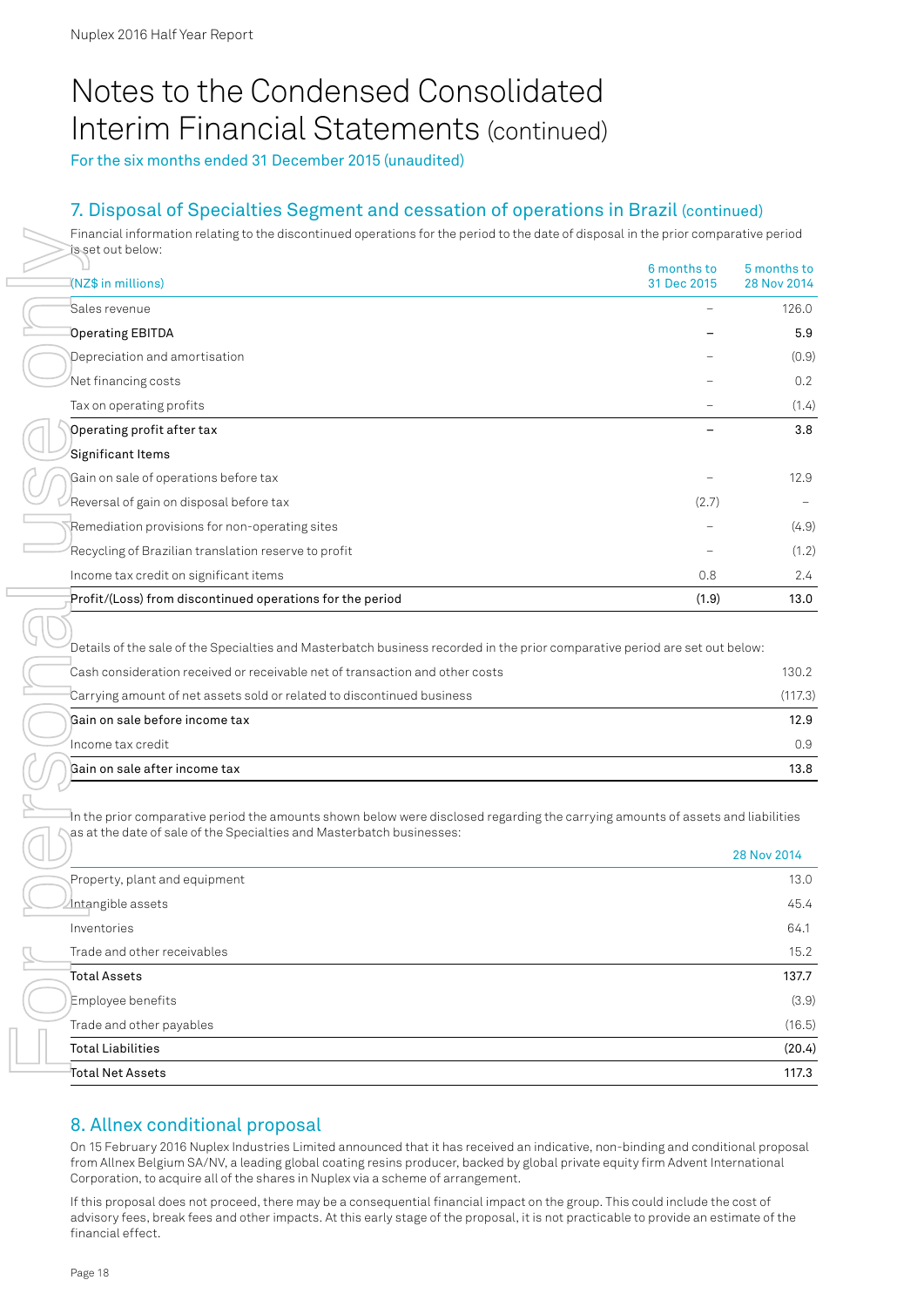# Independent Review Report

To the shareholders of Nuplex Industries Limited



# Report on the Financial Statements

We have reviewed the accompanying financial statements of Nuplex Industries Limited Group ("the Group") on pages 9 to 18, which comprise the consolidated statement of financial position as at 31 December 2015, and the consolidated statement of comprehensive income, the consolidated statement of changes in equity and the consolidated cash flow statement for the period ended on that date, and a summary of significant accounting policies and selected explanatory notes. The Group comprises both Nuplex Industries Limited ("the Company") and the entities it controlled during the half-year.

## Directors Responsibility for the Financial Statements

The Directors of the Company are responsible on behalf of the Group for the preparation and presentation of these financial statements in accordance with New Zealand Equivalent to International Accounting Standard 34 Interim Financial Reporting (NZ IAS 34) and for such internal controls as the directors determine are necessary to enable the preparation of financial statements that are free from material misstatement, whether due to fraud or error.

## Our Responsibility

Our responsibility is to express a conclusion on the accompanying financial statements based on our review. We conducted our review in accordance with the New Zealand Standard on Review Engagements 2410 Review of Financial Statements Performed by the Independent Auditor of the Entity (NZ SRE 2410). NZ SRE 2410 requires us to conclude whether anything has come to our attention that causes us to believe that the financial statements, taken as a whole, are not prepared in all material respects, in accordance with NZ IAS 34. As the auditors of the Company, NZ SRE 2410 requires that we comply with the ethical requirements relevant to the audit of the annual financial statements.

A review of financial statements in accordance with NZ SRE 2410 is a limited assurance engagement. The auditors perform procedures, primarily consisting of making enquiries, primarily of persons responsible for financial and accounting matters, and applying analytical and other review procedures. The procedures performed in a review are substantially less than those performed in an audit conducted in accordance with International Standards on Auditing (New Zealand) and International Standards on Auditing. Accordingly we do not express an audit opinion on these financial statements.

We are independent of the Group. Other than in our capacity as auditors we have no relationship with, or interests in, the Group.

#### Conclusion

Based on our review, nothing has come to our attention that causes us to believe that these financial statements of the Group are not prepared, in all material respects, in accordance with NZ IAS 34.

#### Restriction on Use of Our Report

This report is made solely to the Company's shareholders, as a body. Our review work has been undertaken so that we might state to the Company's shareholders those matters which we are required to state to them in our review report and for no other purpose. To the fullest extent permitted by law, we do not accept or assume responsibility to anyone other than the Company's shareholders, as a body, for our review procedures, for this report, or for the conclusion we have formed.

Pricewatehouse Goopers

Chartered Accountants Sydney, 18 February 2016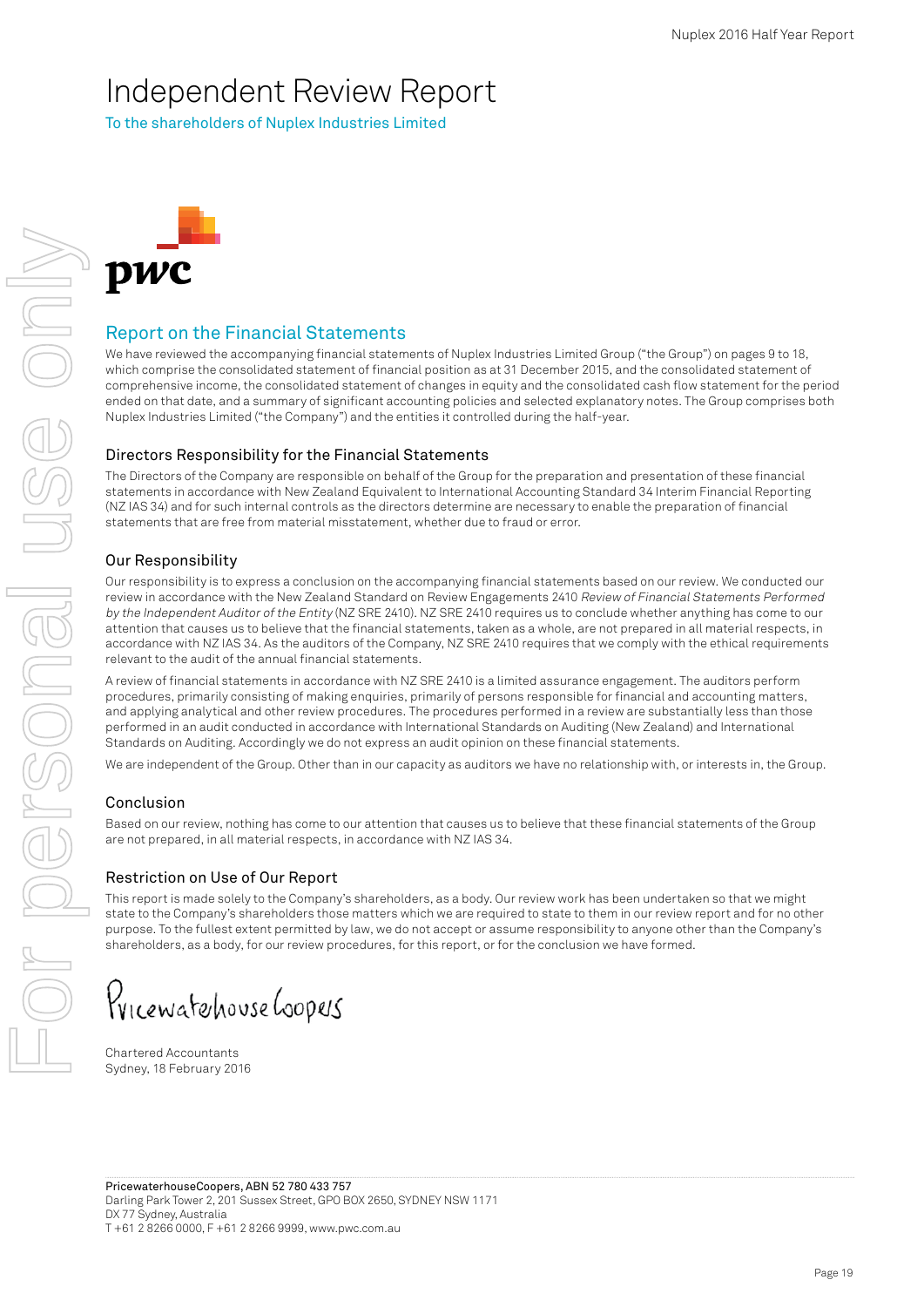# Non-GAAP Financial Measures

Nuplex results are prepared in accordance with NZ GAAP and comply with NZ IFRS. This document includes non-GAAP financial measures which are not defined in NZ IFRS.

Nuplex believes that these non-GAAP financial measures provide useful information to readers to assist in the understanding of the financial performance, financial position or returns of Nuplex, but they should not be viewed in isolation, nor considered as a substitute for measures reported in accordance with NZ IFRS. Non-GAAP financial measures as reported by Nuplex may not be comparable to similarly titled amounts reported by other companies.

The non-GAAP financial measures used in commentary in this document include:

| <b>Operating EBITDA</b>                   | Earnings before interest, tax, depreciation, amortisation and significant items, associates and<br>minority interest. This is detailed in note 2 to the financial statements.                                                                               |          |          |  |  |
|-------------------------------------------|-------------------------------------------------------------------------------------------------------------------------------------------------------------------------------------------------------------------------------------------------------------|----------|----------|--|--|
| <b>Operating profit</b>                   | Profit available to equity holders of the parent company from continuing operations before<br>significant items, as detailed in note 2 to the financial statements.                                                                                         |          |          |  |  |
| <b>Significant items</b>                  | Items that by a combination of their size, timing or irregular nature warrant separate disclosure to<br>allow readers to better assess the recurring income generating capacity of the business. This is<br>detailed in note 2 to the financial statements. |          |          |  |  |
| <b>Return on Funds Employed</b><br>(ROFE) | Earnings before interest, tax and significant items (EBIT) for the preceding twelve months divided<br>by average opening and closing funds employed over the same twelve month period. Average<br>funds employed exclude capital works under construction.  |          |          |  |  |
|                                           | ROFE has been calculated based on:                                                                                                                                                                                                                          |          |          |  |  |
|                                           | (NZ\$ in millions)                                                                                                                                                                                                                                          | Dec 2015 | Dec 2014 |  |  |
|                                           | EBIT from continuing operations for the preceding 12 months                                                                                                                                                                                                 | 102.5    | 79.1     |  |  |
|                                           | Average funds employed for the preceding 12 months                                                                                                                                                                                                          | 717.8    | 669.1    |  |  |
|                                           | <b>ROFE</b>                                                                                                                                                                                                                                                 | 14.3%    | 11.8%    |  |  |
| <b>Funds employed</b>                     | Total equity plus current and non-current borrowings, as reported in the Consolidated                                                                                                                                                                       |          |          |  |  |

Statements of Financial Position.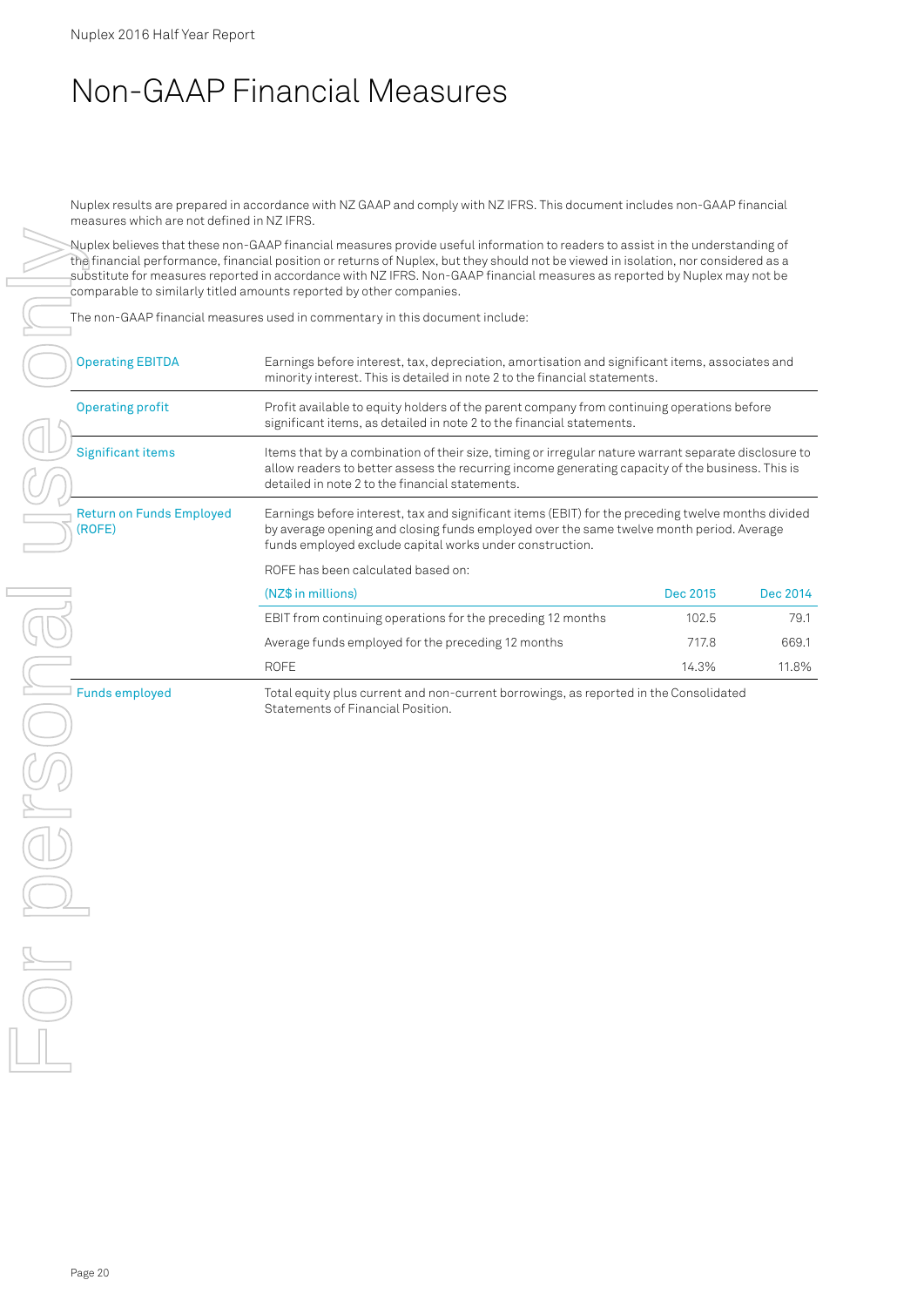# Corporate Directory

# For personal use only For personal use only

## **Directors**

Peter Springford, Chairman Emery Severin, Managing Director John Bevan Barbara Gibson David Jackson Mary Verschuer

## Executive Management

Emery Severin Managing Director and Chief Executive Officer

Clive Cuthell Chief Financial Officer

Josie Ashton Director, Corporate Communications

Paul Davey Vice President, Human Resources

Clive Deetlefs Vice President, Operations

Mike Kelly Regional President, The Americas

Paul Kieffer Regional President, Europe, Middle East & Africa

Ruben Mannien Regional President, Asia

Zel Medak Regional President, Australia & New Zealand

William Weaver Vice President, Technology and Strategy

James Williams Vice President, General Counsel and Company Secretary

#### Auditors

PricewaterhouseCoopers

#### **Solicitors**

Allens Linklaters Bell Gully

#### Insurance Brokers

Marsh Limited

#### Share Registrars

New Zealand Computershare Investor Services Limited Level 2, 159 Hurstmere Road Takapuna Private Bag 92119 Auckland 1142 Telephone: +64 9 488 8700 Facsimile: +64 9 488 8787

Email: enquiry@computershare.co.nz Website: https://www-au.computershare.com/investor

#### Australia

Computershare Investor Services Pty Limited Level 4, 60 Carrington Street Sydney NSW 2000 GPO Box 7045 Sydney NSW 2001 Freephone within Australia: 1800 501 366

Telephone: +61 2 8234 5000 Facsimile: +61 2 8234 5050 Email: enquiry@computershare.co.nz Website: https://www-au.computershare.com/investor

## Bankers

Commonwealth Bank of Australia Westpac Banking Corporation Australia and New Zealand Banking Group HSBC Bank Australia Registered Office

Level 3, Millennium Centre 602C Great South Road Ellerslie, Auckland 1051, New Zealand P O Box 12-841, Penrose Auckland 1642, New Zealand Phone +64 9 583 6500 Fax +64 9 571 0542 nuplex@nuplex.com www.nuplex.com

## Corporate Office

Level 5, 182 Blues Point Road North Sydney NSW 2060, Australia Locked Bag No. 6 Botany 1455, NSW, Australia Phone +61 2 8036 0901 Fax +61 2 8036 0916